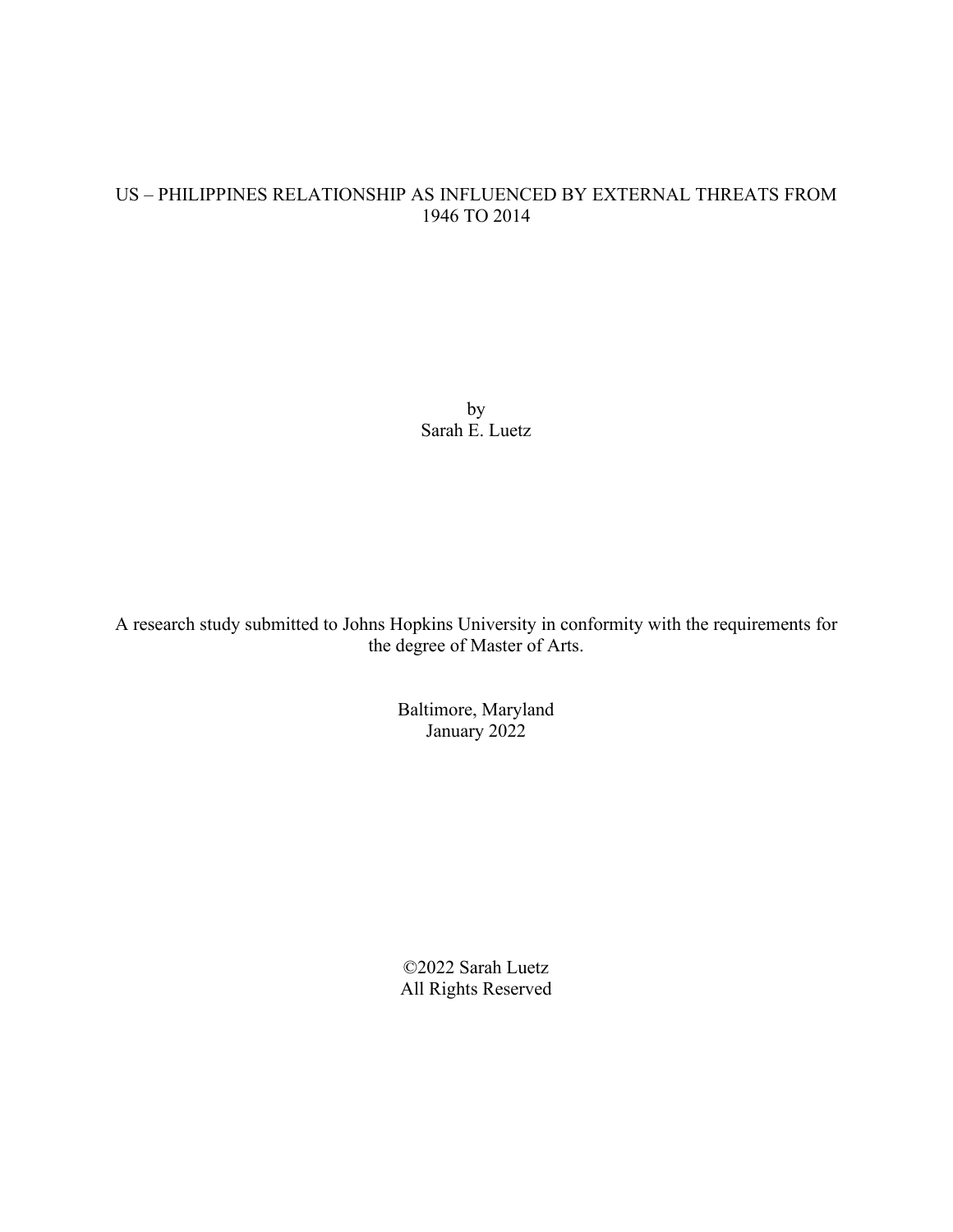### **Abstract**

This research study asserts that perceived external threats affected the relationship between the US and the Philippines between 1946 and 2014. For the purpose of this research, an external threat is defined more broadly including all threats to the official government structure of the country.

This research study used case studies to examine key points in US-Philippine history. The selected time periods were chosen due to their significant change in the relationship between the US and the Philippines. These time periods include when the Philippines achieved independence in 1945 to the establishment of the "Mutual Defense Treaty" in 1952, the 1988 "Military Basing Negotiations", in 2001 when the Exercise Balikatan was expanded, and 2014 when the "Enhanced Defense Cooperation Agreement" was signed.

This analysis of the relationship between the US and the Philippines concluded that during the periods examined perceived external threats impacted the relationship between the US and the Philippines. It also gives light to areas lacking scholarship that would enable this assertion to be extended to the complete history of the US and the Philippines. The perceived threats to the US are well documented in both scholarship and policy. However, during much of the history the Philippines is portrayed by US scholars to be internally focused. This illuminated the lack of US scholarship incorporating the well documented the Philippine perception of external threats. Even though the two countries share a history of bilateral military exercises, there is no body of scholarship that documents the history or evolution of military cooperation since 1945. While the position of the Philippines on certain issues including nationalism and post-colonial remnants is captured, the literature documenting the history of the relationship

ii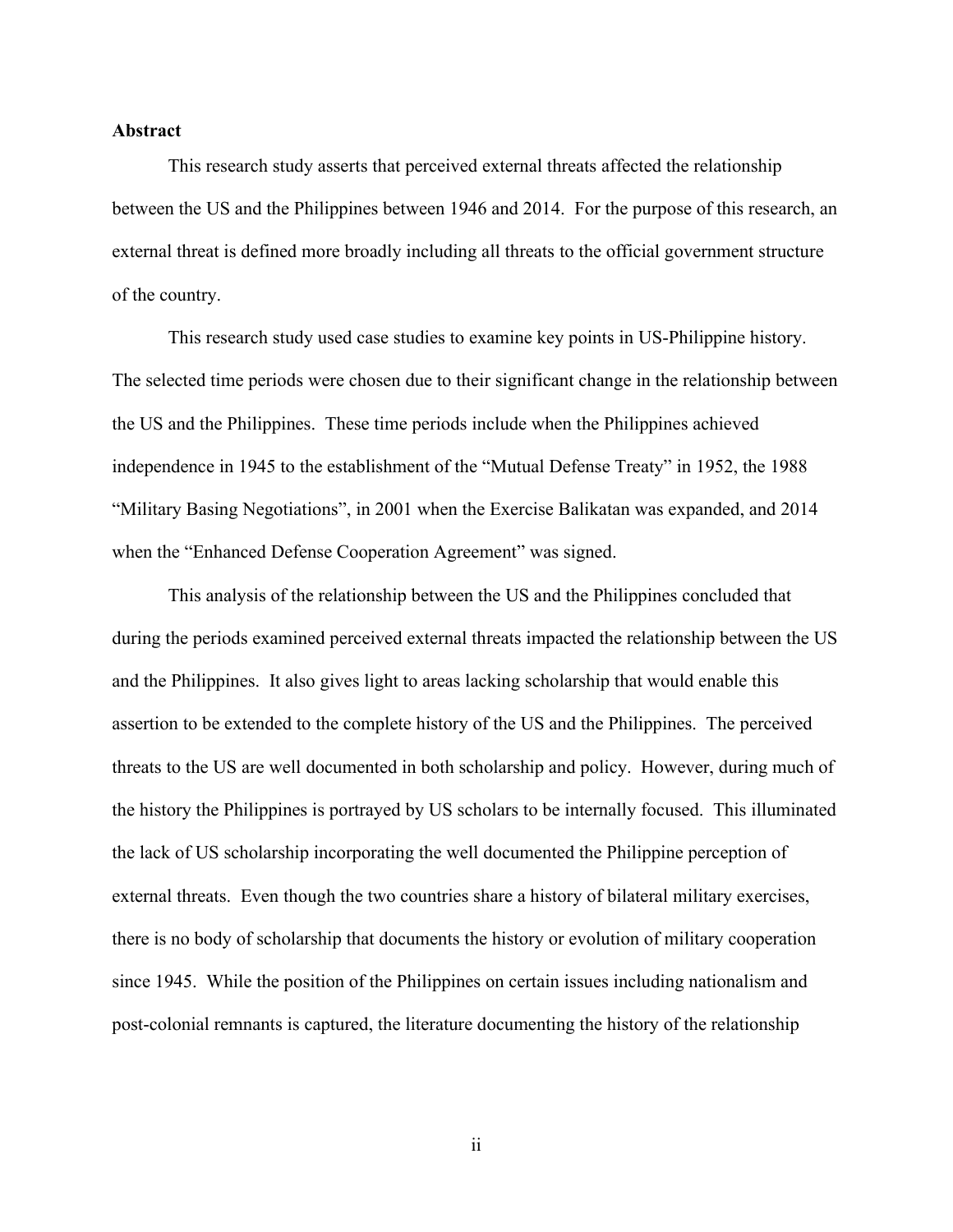between the US and the Philippines, as a whole, does not pay adequate attention to the Filipino perspective.

Advisor: Sarah Clark

Reviewer: Kevin Woods

Reviewer: Elena Mastors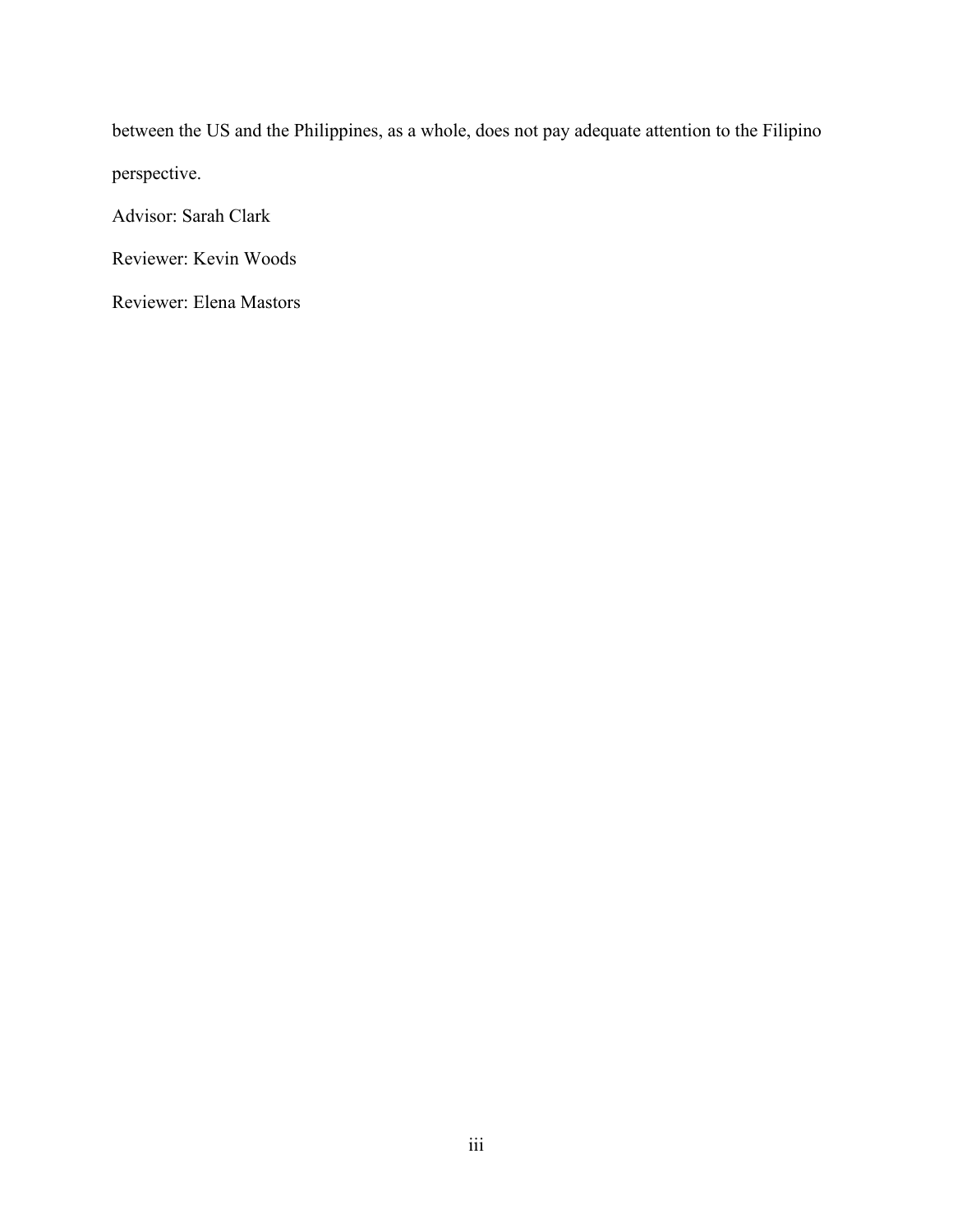Table of Contents

| Abstract        | $\ddot{\rm n}$ |
|-----------------|----------------|
| Introduction    | $\mathbf{1}$   |
| Historiography  | $\overline{2}$ |
| Methods         | 12             |
| Data            | 13             |
| Discussion      | 23             |
| Conclusion      | 27             |
| References      | 29             |
| Curriculum Vita | 34             |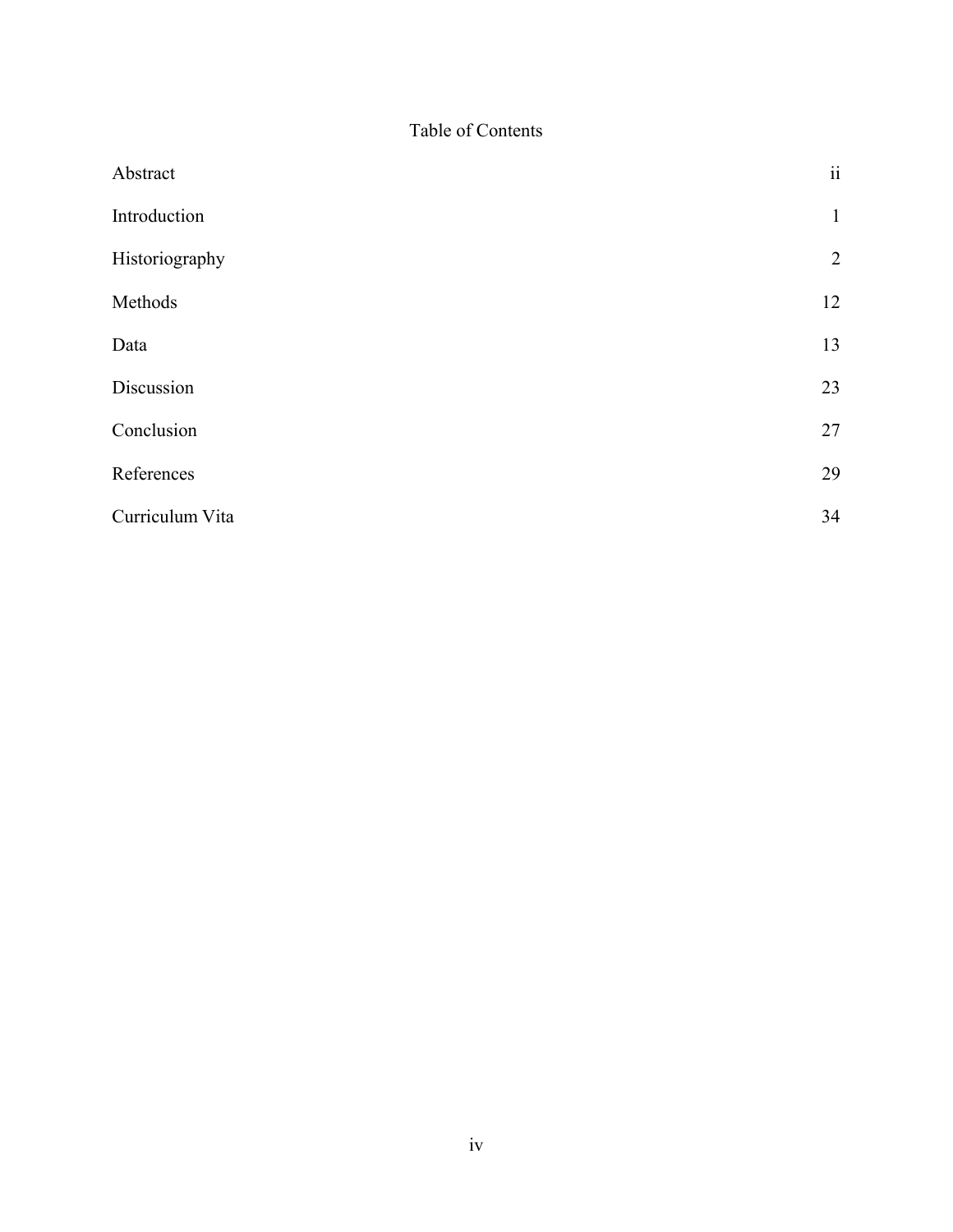## **Introduction**

International Relations realists like Hans Morgenthau argue the international system is anarchic with the states in constant pursuit of power. A "balance of power" between states is desired to bring order to the international system. "The historically most important manifestation of the balance of power, however, is to be found not in the equilibrium of two isolated nations but in the relations between one nation or alliance of nations and another alliance."<sup>1</sup> Alliances are a significant aspect of the international system. The US and Philippines share an enduring relationship that has evolved to represent the priorities of each country.

This research study examines how perceived external threats affected the relationship between the US and the Philippines between 1946 and 2014. External threat is defined more broadly including all threats that exist outside the official government structure of the country. The Philippines is strategically located in the South China Sea and has one of the highest capacity shipping lanes in the world with over \$3.4 trillion in trade transiting its waterways annually.<sup>2</sup> "Unhindered navigation in the South China Sea is essential for the peace and prosperity of the entire Asia-Pacific region, including the United States."<sup>3</sup> Recently, China has challenged this position by shadowing US Navy patrols through international waters and increasing its geographic presence by undertaking dredging operations to create over 3,200 acres of new artificial islands in the Spratly Islands, an area claimed by multiple countries including Philippines, Taiwan, Malaysia, Vietnam, and Brunei.<sup>4</sup> These actions have tested the

 $<sup>1</sup>$  Hans J. Morgenthau and Kenneth W. Thompson, Politics among Nations: the Struggle for Power and Peace (New</sup> York, NY: Knopf, 1985), pg. 201.

<sup>2</sup> Dolven, B, Lawrence, S. V., and O'Rourke, R. (2021). South China Sea Disputes: Background and U.S. Policy (IF10607) Retrieved from https://sgp.fas.org/crs/row/IF10607.pdf

<sup>3</sup> M. McDevitt. (2014). The South China Sea: Assessing U.S. Policy and Options for the Future (IOP-2014-U-009109)

<sup>4</sup> "China Island Tracker," Asia Maritime Transparency Initiative, 2021, https://amti.csis.org/island-tracker/china/.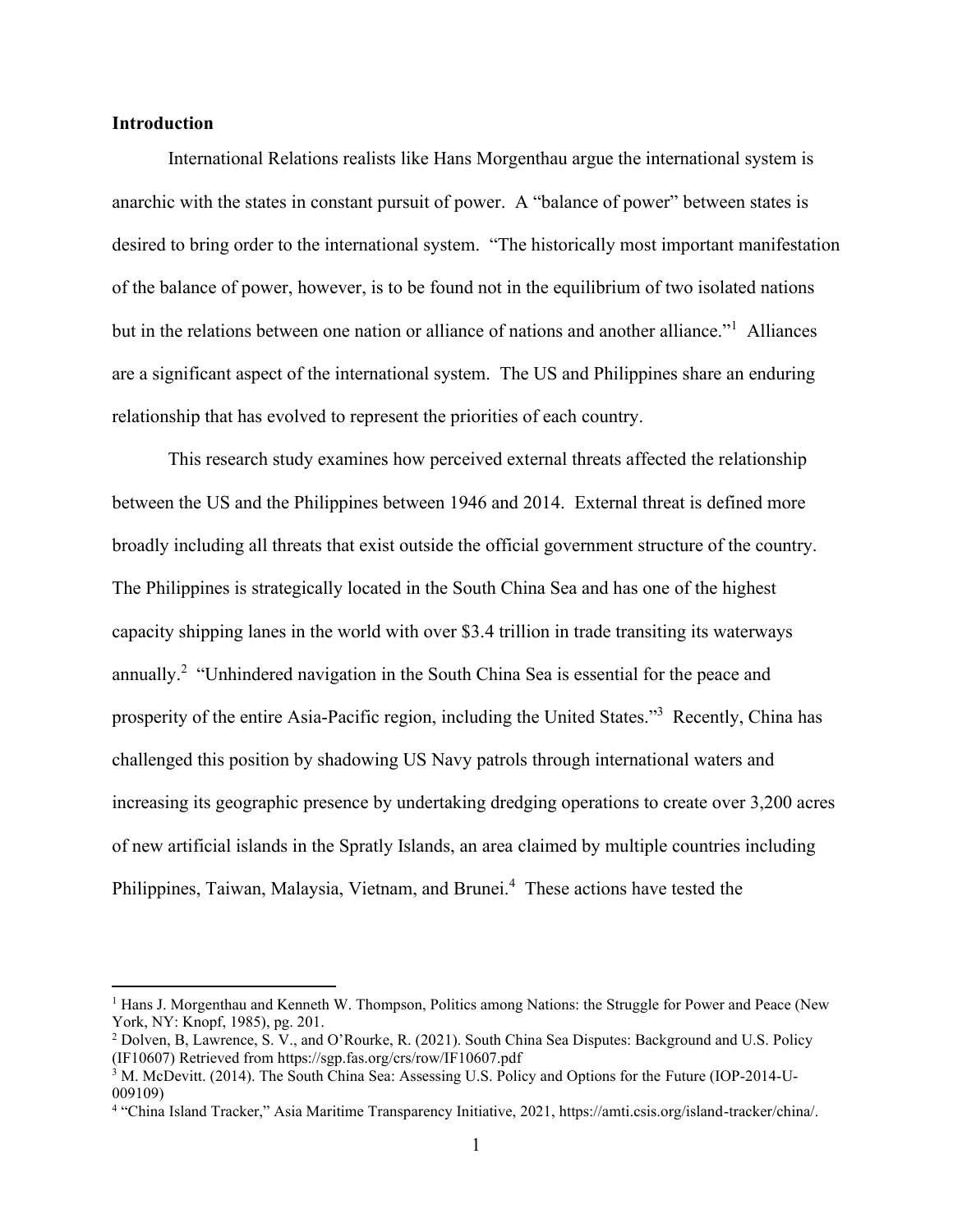commitment of the US to its foreign policy concerning the South China Sea and its commitment to the strategic allies in the region.

The evolution of the relationship between the US and the Philippines will be surveyed through case studies examining the historical circumstances, focusing on perceived threats during the following significant changes in the relationship: 1946 when the "Treaty of General Relations and Protocol" with the Republic of the Philippines was signed; 1988 when the military base negotiations occurred; 2001when the exercise Balikatan was reestablished; and 2014 when the "Cooperation Agreement Between the United States of America and the Philippines" was signed. Analyzing these key events will illuminate the how significant perceived threats are in the evolution of the US-Philippines relationship.

# **Historiography**

The Philippines spent over four centuries under colonial rule, beginning with the Spanish, followed by the US, including Japanese occupation during WWII. The Philippines is regarded as the "longest colonial subjugation," after which it became the longest standing democracy in the region.<sup>5</sup> As a result, the relationship between the US and the Philippines is considered a key alliance. Currently, the Philippines receives the largest amount of foreign military financing from the US in the region. Due to the strategic significance of this relationship, there is in-depth scholarship on this topic from the US and Filipino perspectives. This analysis examined three areas of focus: US bases in the Philippines, Military Cooperation, and the codified alliance. *US Bases in the Philippines*

During the 1970s, 1980s, and 1990s scholars and policy makers produced a comprehensive body of work focused on the US bases in the Philippines which peaked leading

<sup>5</sup> Wilfrido V. Villacorta, "Philippines: Nationalism and Regionalism," in Strategic Cultured in the Asia-Pacific Region, ed. Ken Booth and Russell Trood (New York: St. Martin's Press Inc., 1999), pg. 183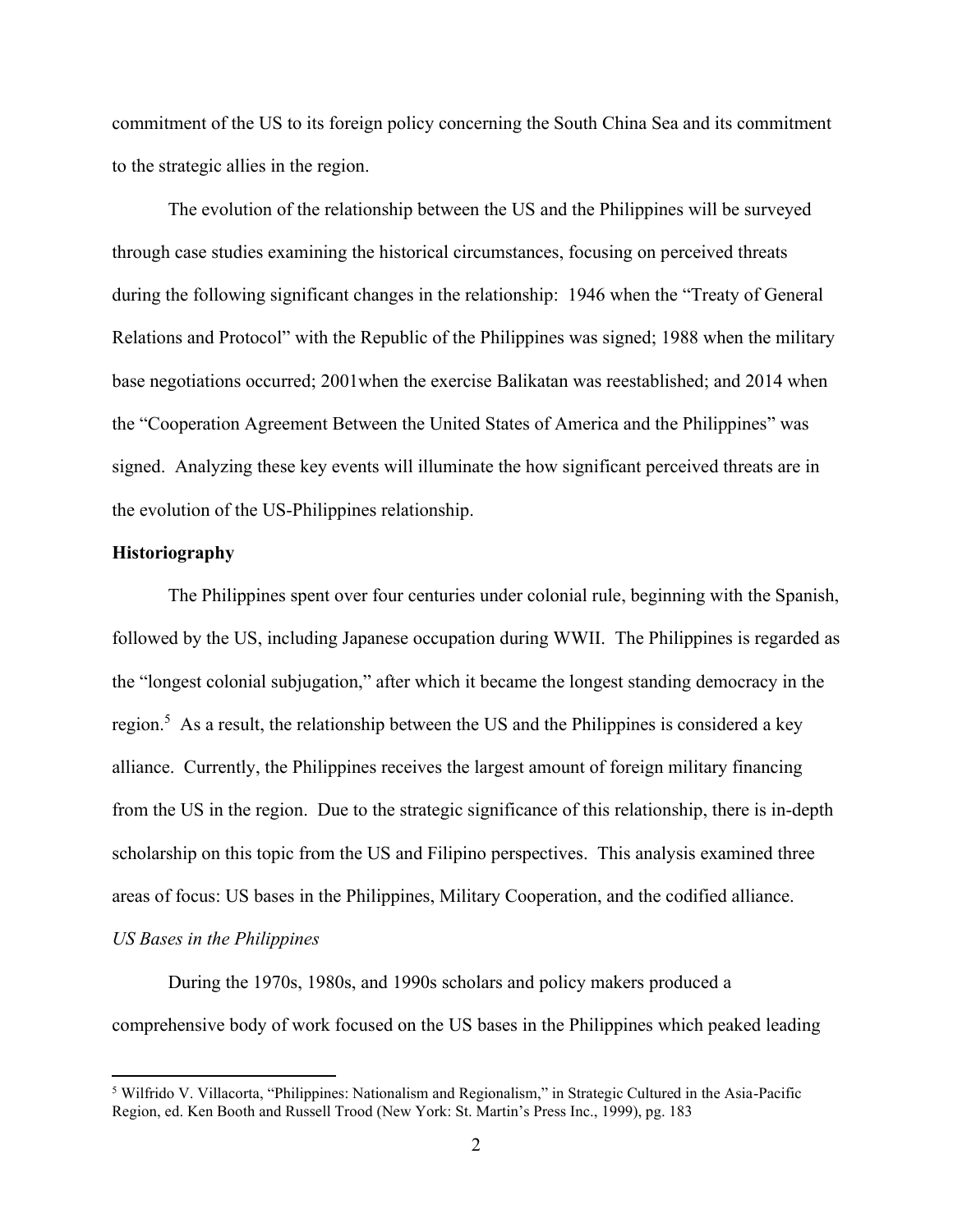up to the base negotiations with the Philippines in the late 1980s and early 1990s. These works centered around key focus areas. The bases themselves represented the US commitment not only to the Philippines, but also to the region as a whole and they were of strategic importance. During the 1990s, when scholarly coverage on this subject declined, Filipino nationalism became a key focus area that affected the concern over sovereignty of the bases and the compensation the US provided to the Philippines. Scholarship during this period argues after WWII the bases were viewed by both the US and Philippine administrations as "a deterrent against future aggression in the Pacific to prevent a repetition of World War II" and in the eyes of the Filipinos, a way to lock the US into supporting the redevelopment of their war-torn country.<sup>6</sup> The views over the significance of the bases fluctuated during the 1970s to 1990s among policy makers in both countries. The surge of Filipino nationalism in the 1980s that opposed the US presence on the bases in the 1980s demonstrated a change in perspective towards the bases. In response, US focus shifted to the significance of Clark Air Force Base and Subic Bay Naval Station in the US counter Soviet strategy.<sup>7</sup> While the bases maintained strategic significance, less political capital was spent retaining their functionality. Due to their significance in the US Pacific strategy, scholarship agreed "[i]n the event of eviction or voluntary departure from the Philippine bases, PACOM would most likely look to redeploy forces rather than withdraw from the Southeast Asian theater."<sup>8</sup> Even though alternative basing locations were suggested in Micronesia, Guam, the North Marianas Islands, and other locations in the Pacific with theorized strategic impacts, there was no consensus on the preferred path the US should take.

<sup>6</sup> William E. Berry, *U.S. Bases in the Philippines: The Evolution of the Special Relationship*. Boulder, CO: Westview Press, 1989. 13

<sup>7</sup> Berry, *U.S. Bases in the Philippines: The Evolution of the Special Relationship*, 296

<sup>8</sup> Gregory P. Corning, "The Philippine Bases and U. S. Pacific Strategy," Pacific Affairs, Vol. 63, No. 1 (Spring, 1990), 20.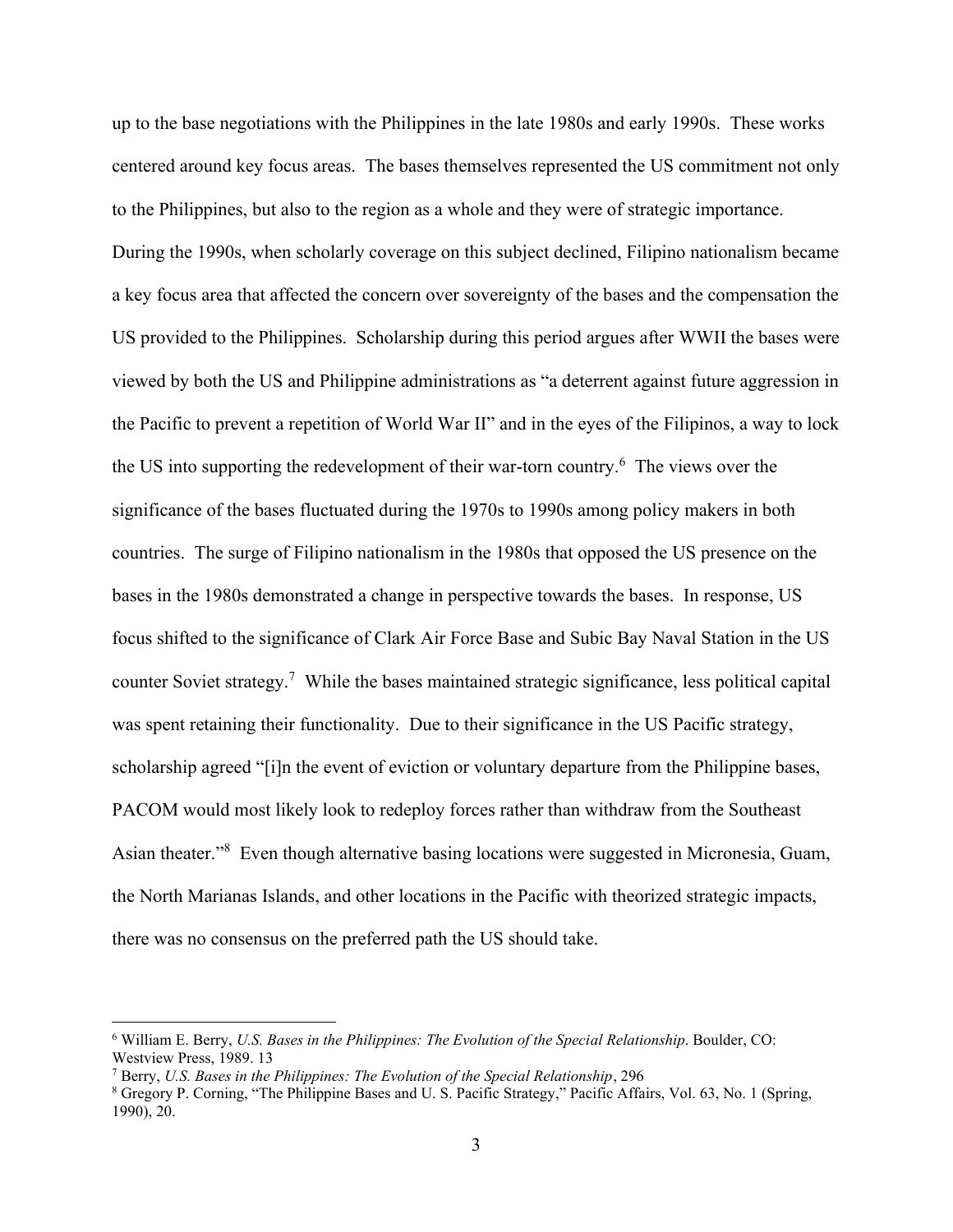Scholarship during the 1980s argued that "US facilities are valuable as a symbol of the US commitment to the region."<sup>9</sup> The physical presence of the bases along with the military personnel and assets that inhabited them demonstrated the pledge the US made to support and protect the Philippines and other regional allies. Throughout the studied period neither the Philippines nor the region faced an imminent threat that the US would respond to from the Philippine bases, policy makers argued that "…the US military presence in the Philippines continues to be important to these countries as an assurance of continued US interest and of American readiness to deal with some possibly threatening future contingency."<sup>10</sup>

During the 1970s and 1980s, scholars and policy makers maintained that the bases in the Philippines were strategically important. "These facilities provide the United States with capabilities to respond militarily to a wide range of contingencies."<sup>11</sup> In the March 1987 article titled *The US Military Facilities in the Philippines* F.A. Mediansky details the utility of the bases both in terms of tactical importance to the services and strategic implications from the combatant command perspective. Alternative basing locations are discussed, concluding that "while no single alternative to the Philippine bases can be identified, it is possible to envisage multiple basing combinations elsewhere in the region that can replicate the military assets on Luzon island – though at greater cost and reduced convenience."<sup>12</sup> During base negotiations the Filipino government saw the bases as an indicator for how the Philippines was viewed in the global strategy of the US. $<sup>13</sup>$  However, it was also understood from the Filipino perspective that</sup>

<sup>9</sup> Donald Putnam Henry, Keith Crane, and Katharine Watkins Webb, *The Philippine Bases: Background for Negotiations: Executive Summary* (Santa Monica, CA: Rand, 1989), 2.

<sup>10</sup> Evelyn S. Colbert, *The United States and the Philippine Bases* (Washington, DC: The Johns Hopkins Foreign Policy Institute, 1988), 11.

<sup>11</sup> Henry, Crane, and Webb, *The Philippine Bases: Background for Negotiations: Executive Summary* 4.

 $12$  F. A. Mediansky. "The U.S. Military Facilities in the Philippines." Contemporary Southeast Asia 8, no. 4 (1987): 308–19. http://www.jstor.org/stable/25797917. 314

<sup>&</sup>lt;sup>13</sup> Nick Cullather, Illusions of Influence: The Political Economy of United States-Philippines Relations, 1942-1960 (Stanford, CA: Stanford University Press, 1994), 137.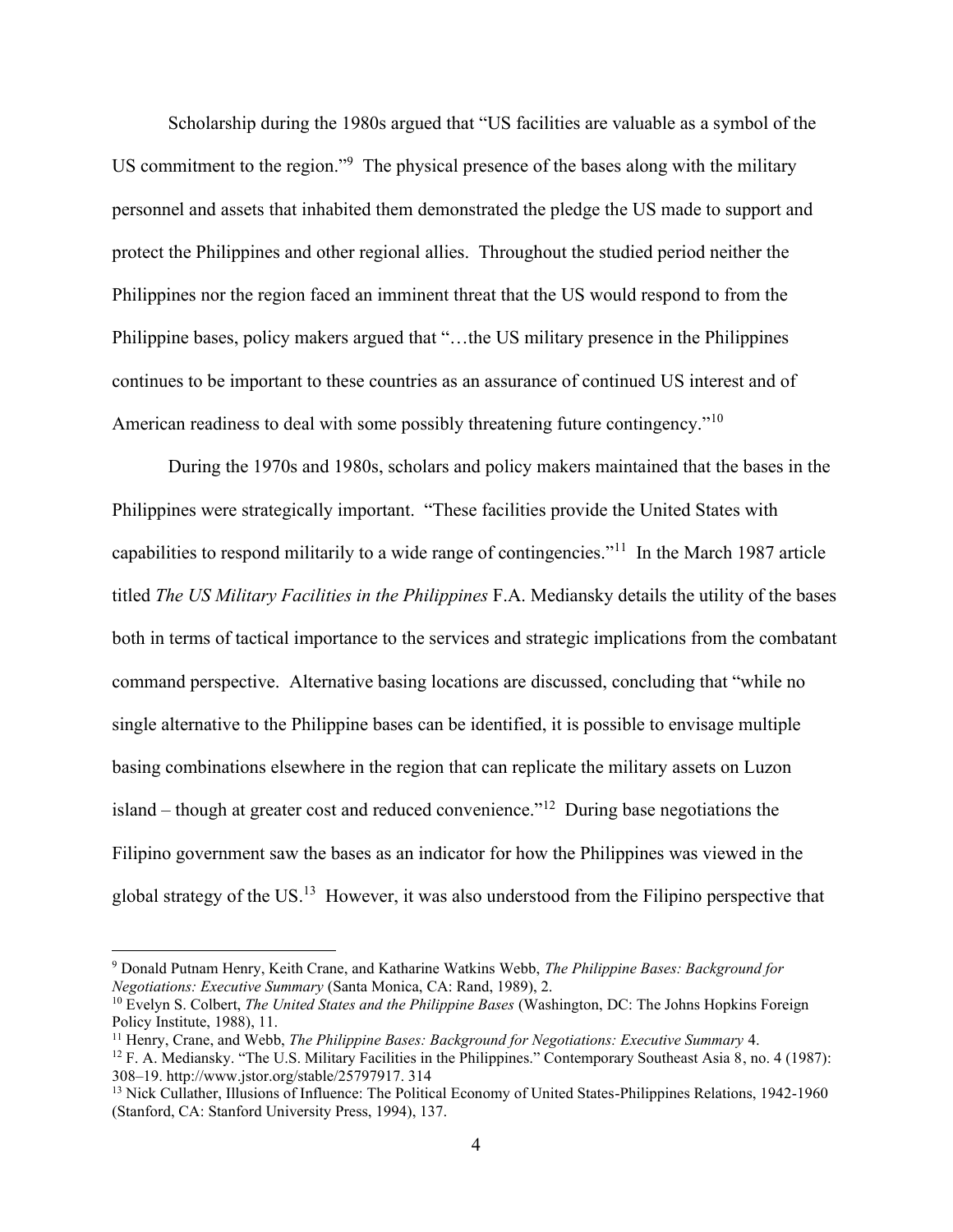"[a]ny pretense of maintaining bases in the Philippines or anywhere in the world solely on the account of other countries' interests should be abandoned."<sup>14</sup>

In the 1990s scholars argued that like other previously colonized countries, nationalism in the Philippines surfaced after independence. "In the Philippines nationalism was an instrument the politically dominant landed elite used to extend control over dynamic sectors of the economy. The elite's objectives were to obtain control of economic levers still in the hands of the Unites States government and to exclude the Philippine-Chinese middle class from the enterprises."<sup>15</sup> This impacted the lens with which the Philippines viewed sovereignty over the bases as well as their views on compensation.

In the 1980s scholars argued that "foreign bases are seldom popular in a country…They are likely to be critical and unappreciative of American efforts to take account of local sensitivities. Attitudes in the Philippines are no exception."<sup>16</sup> The original agreement stipulated limits for US oversight as well as private interests of the Service Members.<sup>17</sup> However, the US was granted "virtual sovereignty over its facilities" maintaining physical and legal control over the operation, and upkeep of the bases.<sup>18</sup> The Philippines was afforded jurisdiction over all incidents off base unless all involved parties were Americans.<sup>19</sup>

During the 1970s and 1980s, scholars argued that views concerning compensation for the bases were impacted by nationalist sentiments. During the 1980s it was a popular belief that the

<sup>14</sup> Serapio P Taccad, "Philippine American Relations and the U.S. Bases: A Filipino Perspective," Naval War College Review 30, no. 4 (1978): pp. 67-74, https://www.jstor.org/stable/44643117, 72.

<sup>&</sup>lt;sup>15</sup> Cullather, *Illusions of Influence: The Political Economy of United States-Philippines Relations, 1942-1960* 124. <sup>16</sup> Fred Greene, *The Philippine Bases: Negotiating for the Future: American and Philippine Perspectives*. (New York, NY: Council on Foreign Relations, 1988), 6

<sup>17</sup> Alvin J. Cottrell and Thomas H. Moorer, *U.S. Overseas Bases: Problems of Projecting American Military Power Abroad* (Beverly Hills, CA: Published for the Center for Strategic and International Studies, Georgetown University by, 1977), 48.

<sup>18</sup> Cottrell and Moorer, U.S. *Overseas Bases: Problems of Projecting American Military Power Abroad*, 48.

<sup>&</sup>lt;sup>19</sup> Gary R. Hess, The United States Emergence as a Southeast Asian Power, 1940-1950 (New York, NY: Columbia University Press, 1987), 248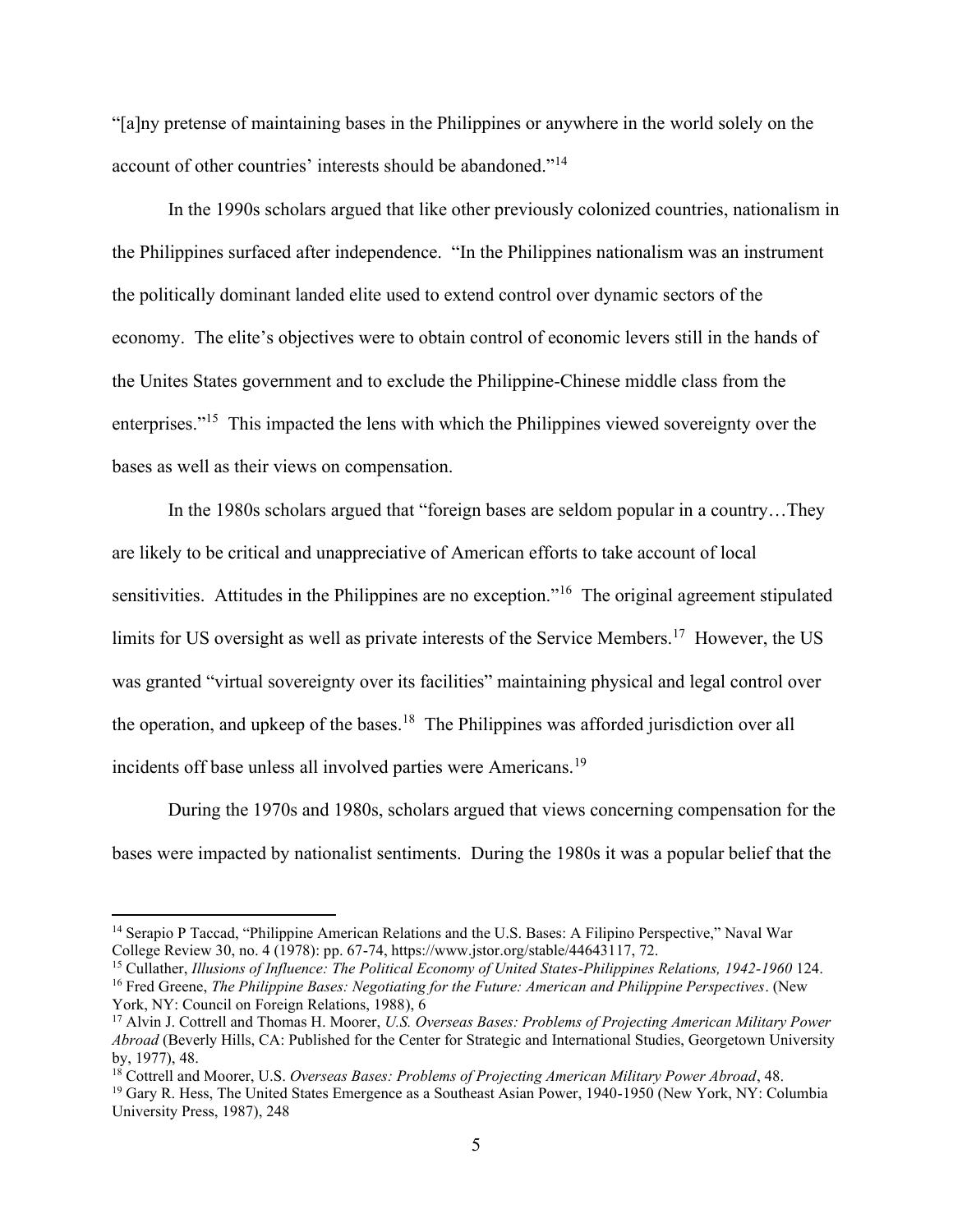"bases serve the interests of the United States, and the Philippines must therefore be compensated...the compensation should be distinct from aid.  $"^{20}$  Yet, during the 1980s scholars argued that the Philippines benefitted from the bases in other ways. In 1966 and 1967 approximately 9.5 percent of the Gross National Product of the Philippines could be attributed to the bases.<sup>21</sup> The surrounding communities benefited by supporting the bases for the opportunities to provide specialized labor training, reuse of items from the base, and for the introduction to modern industry practices.<sup>22</sup>

During the 1980s the Filipino perspective is well-captured in the scholarship. However, US scholars put significantly more effort into portraying the US perspective without incorporating the ample accounts of the Filipino viewpoint. William Berry demonstrates how the status of US military bases in the Philippines illustrates the evolution of the US-Philippines relationship in arguably the most complete account, encompassing both sides of this complex issue. He asserts "there are few issues that better illustrate this conflict between the two countries than the retention of the US military bases.<sup>"23</sup> Other authors include fragments of the Filipino perspective. For instance, Greene covers a conference that occurred 16-17 February 1988 in Bodega Bay, California that was designed to "allow a frank exchange of perceptions and ideas among Filipino and American scholars concerned with the objective and rational treatment of a subject of critical importance to Philippine-American relations."<sup>24</sup> The Filipino perspective needs to be expanded upon and holistically integrated into the US scholarship to achieve a more comprehensive understanding of the issues surrounding the US bases in the Philippines.

<sup>20</sup> Greene, *The Philippine Bases: Negotiating for the Future: American and Philippine Perspectives*, 81

<sup>21</sup> Douglas F. Loveday, *The Role of U.S. Military Bases in the Philippine Economy* (Ft. Belvoir, VA: Defense Technical Information Center, 1971), iii.

<sup>22</sup> Loveday, *The Role of U.S. Military Bases in the Philippine Economy*, 33.

<sup>23</sup> Berry, *U.S. Bases in the Philippines: The Evolution of the Special Relationship*. ix.

<sup>24</sup> Fred Greene, *The Philippine Bases: Negotiating for the Future: American and Philippine Perspectives*. 79.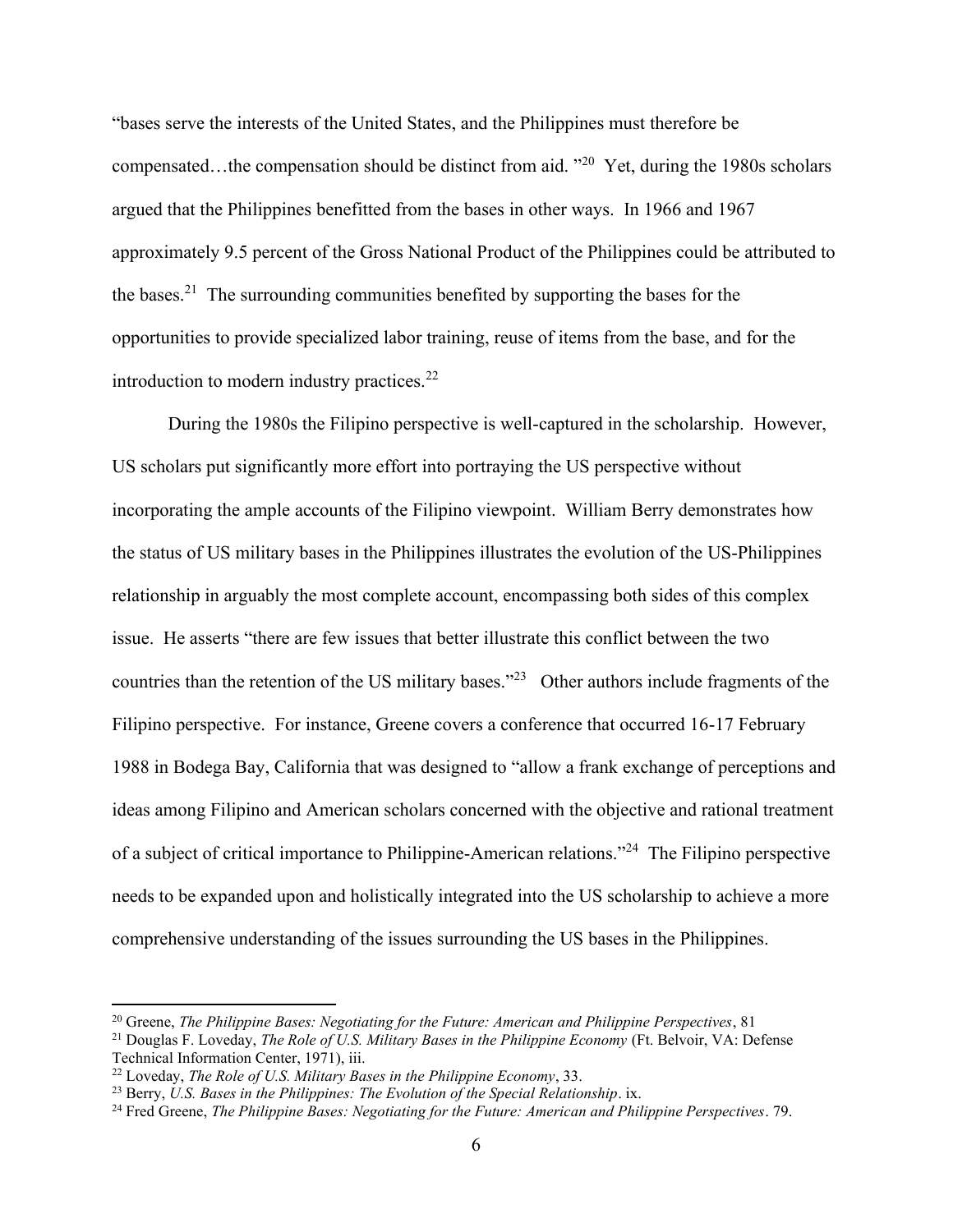While the study of the US bases in the Philippines is thorough, it reaches its peak in terms of both quantity and quality leading up to and during the negotiations of the late  $1980s$ .<sup>25</sup> It lacks substantial coverage of the period between the negotiations and after 1992 when the US vacated the bases. Additionally, while possible alternatives for the Philippine bases are offered, there is little examination of how their use affected the US strategic footprint in the region. This could be explained by the attitude the US had as the global hegemon after the end of the Cold War even with indications China was showing indications as a rising power.

#### *Military Cooperation*

The US maintains military alliances with and provides foreign military financing to countries around the world.<sup>26</sup> In 2013 the US provided the Philippines with \$25,483,000 in foreign military financing.<sup>27</sup> This accounted for 48% of the foreign military financing given to East Asia and the Pacific that year. Bilateral exercises and foreign internal defense missions, where the US provides training for the military of the Philippines, are significant interactions that demonstrate the relationship between the two countries. "Public opinion in the Philippines has been generally supportive of American military presence in the country."<sup>28</sup> There is an increase in focus on the US-Philippines security relations during the early 2000s with an emphasis on the resurgence of the annual bilateral exercise Balikatan.

<sup>25</sup> Significant works examined during the course of this study are: *US Bases in the Philippines: The Evolution of the Special Relationship* by William Berry; *The United States and the Philippine Bases* by Evelyn S. Colbert; *The Philippine Bases: Negotiating for the Future: American and Philippine Perspectives* by Fred Greene; and *The Role of U.S. Military Bases in the Philippine Economy* by Douglas F. Loveday

 $26$  "Foreign Military Financing (FMF) is the assistance-funded arm of the Foreign Military Sales program, through which the U.S. government procures defense articles for foreign partners." Marian L Lawson and Emily M Morgenstern, "Foreign Assistance: An Introduction to U.S. Programs and Policy," Congressional Research Service, April 30, 2020, https://crsreports.congress.gov/product/pdf/R/R40213. 9.

<sup>&</sup>lt;sup>27</sup> "Foreign Military Financing Account Summary," U.S. Department of State (U.S. Department of State, 2017), https://2009-2017.state.gov/t/pm/ppa/sat/c14560.htm.

<sup>&</sup>lt;sup>28</sup> Noel M. Morada. "Philippine–American Security Relations After 11 September: Exploring the Mutuality of Interests in the Fight Against International Terrorism." Southeast Asian Affairs, 2003, 228–38. http://www.jstor.org/stable/27913236. 229.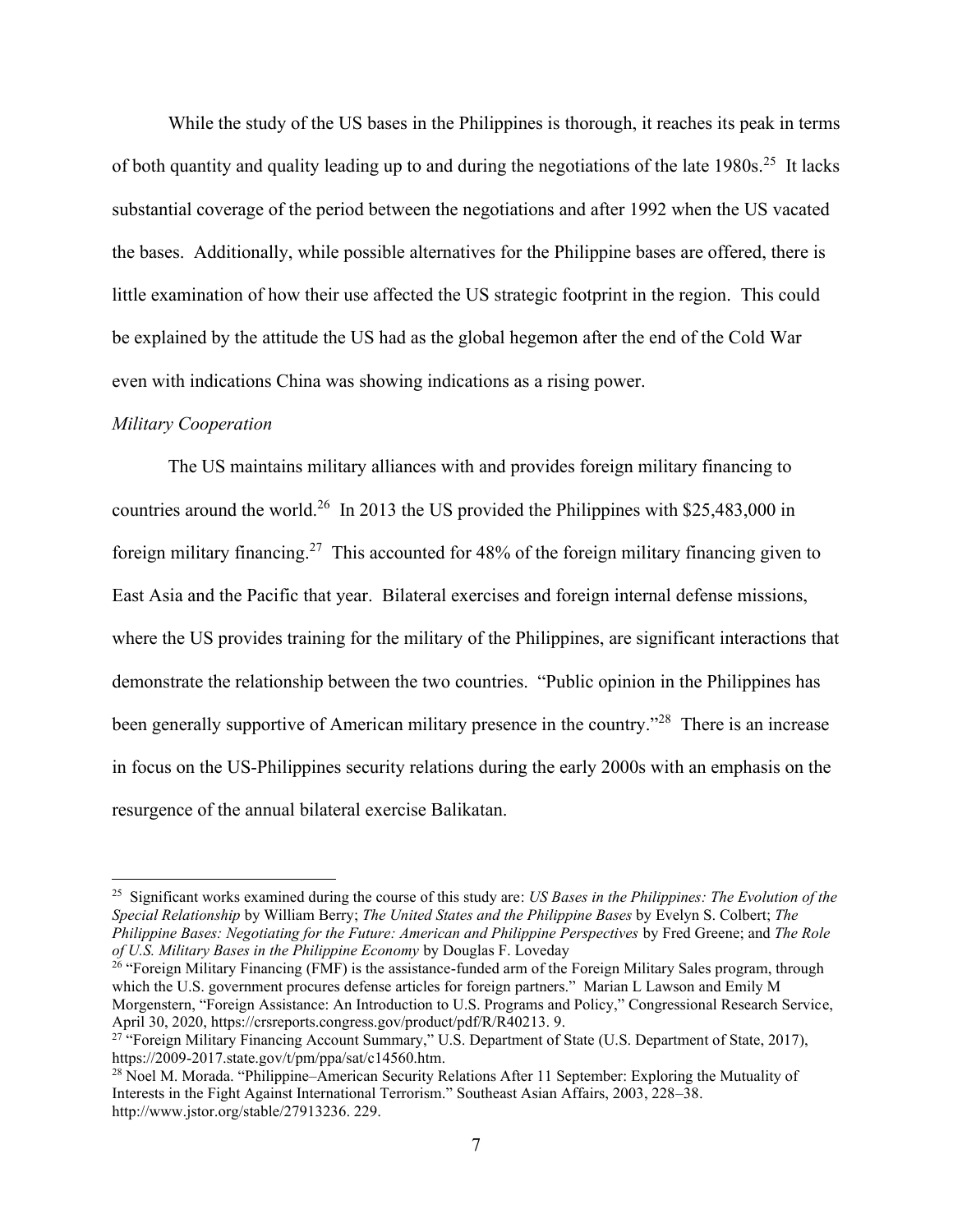Established in 1991, Balikatan, Tagalog for shoulder-to-shoulder, is "an annual event aimed at improving Republic of the Philippines-United States combined planning, combat readiness, and interoperability while enhancing security relations and demonstrating US resolve to support the Republic of the Philippines against external aggression."<sup>29</sup> There is a body of scholarly evidence that documents the history and geopolitical significance of the exercise. However, it is focused on 2002 when Balikatan was oriented towards counterterrorism efforts in support of the Global War on Terrorism. There is no compilation covering the twenty-year history of the exercise. While this gap is partially expected due to the operational nature of the exercises and subsequent restriction of certain details from public release, the work that does exist focuses almost exclusively on the exercise in the early 2000s, when the US used the Global War on Terrorism campaign to bolster presence in the Philippines. This was a significant transition in the US-Philippines relationship that "caused the re-awakening of anti-American sentiments among Filipino nationalist legislators and civil society groups..."<sup>30</sup>

A subset of these scholars argue that the US exploited its preexisting relationship with the Philippines to pressure the terrorist factions in Mindanao. They assert the annual Balikatan exercise was used as "camouflage" for operations in the southern Philippines "…engaged in a secret war in support of counterinsurgency warfare."<sup>31</sup> Scholars go onto argue that under no other circumstances could the US have successfully extended its "war on terrorism" into the Philippines specifically targeting Al Qaeda and the Aby Sayyaf Group. There was sufficient legal backing by the "Military Logistical Support Agreement" and the "Visiting Forces

<sup>29</sup> John Pike, "Exercise Balikatan," Exercise Balikatan, 2000,

https://www.globalsecurity.org/military/ops/balikatan.htm.

<sup>&</sup>lt;sup>30</sup> Morada. "Philippine–American Security Relations After 11 September: Exploring the Mutuality of Interests in the Fight Against International Terrorism." 229

<sup>&</sup>lt;sup>31</sup> Roland G. Simbulan. "The Pentagon's Secret War and Facilities in the Philippines." Peace review 22 no. 2 (April 2010) .151.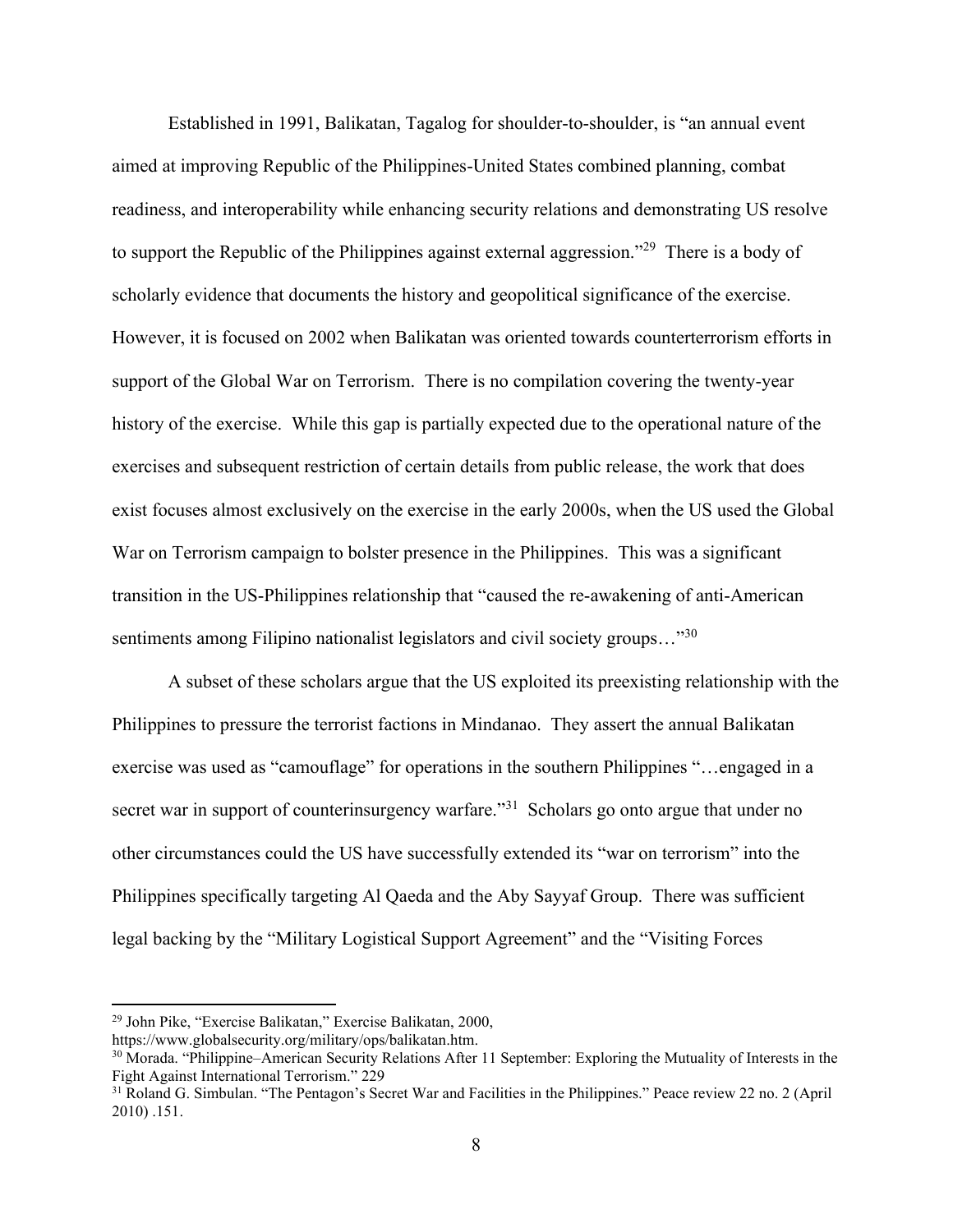Agreement" that enabled Balikatan to develop into the "largest US military deployment engaged in actual combat against 'real actual targets; on Philippine soil since the Philippine-American war of 1899-1901."<sup>32</sup> Scholars conclude that the US-Philippines "neo-colonial relationship facilitated US interest" over building a stronger treaty partner in the Philippines by the "blatant circumvention of the Philippine constitutional policy against foreign military bases, facilities, and foreign troops."<sup>33 34</sup>

During the early 2000s scholars present China's position on increased US presence in the region. While China welcomed the stability, it was critical of the adverse impacts the US would have on Chinese autonomy in the South China Sea.<sup>35</sup> This perspective allows the audience to understand the impacts to not only to the US and the Philippines, but also the region as well. Scholars show that as China grew more assertive with its military developments in the South China Sea, the "Philippine government realized the importance of an American military presence in maintaining the balance of power in the Southeast Asian region" and sought to reinvigorate its alliance with the US.<sup>36</sup>

# *Alliance*

There is a wealth of scholarship on the tumultuous relationship between the US and the Philippines that is bifurcated between the late 1980s and late 2000s to early 2010s. Both groups

https://profile.nus.edu.sg/fass/socrgb/seasia1.pdf. 117

<sup>&</sup>lt;sup>32</sup> George Baylon Radics. "Terrorism in Southeast Asia: Balikatan Exercises in the Philippines as the US 'War against Terrorism'." Stanford Journal of East Asian Affairs 4, no. 2 (2004): 115–27.

<sup>&</sup>lt;sup>33</sup> Radics. "Terrorism in Southeast Asia: Balikatan Exercises in the Philippines as the US 'War against Terrorism'." 117

<sup>&</sup>lt;sup>34</sup> Simbulan. "The Pentagon's Secret War and Facilities in the Philippines." 157.

<sup>35</sup> Rommel C. Banlaoi. 2002. "The Role of Philippine--American Relations in the Global Campaign Against Terrorism: Implications for Regional Security." Contemporary Southeast Asia: A Journal of International & Strategic Affairs 24 (2): 294. doi:10.1355/CS24-2E.

<sup>36</sup> Renato Cruz Castro, "The Revitalized Philippine-U.S. Security Relations: A Ghost from the Cold War or an Alliance for the 21st Century?," Asian Survey 43, no. 6 (January 2003): pp. 971-988, https://doi.org/10.1525/as.2003.43.6.971, 977.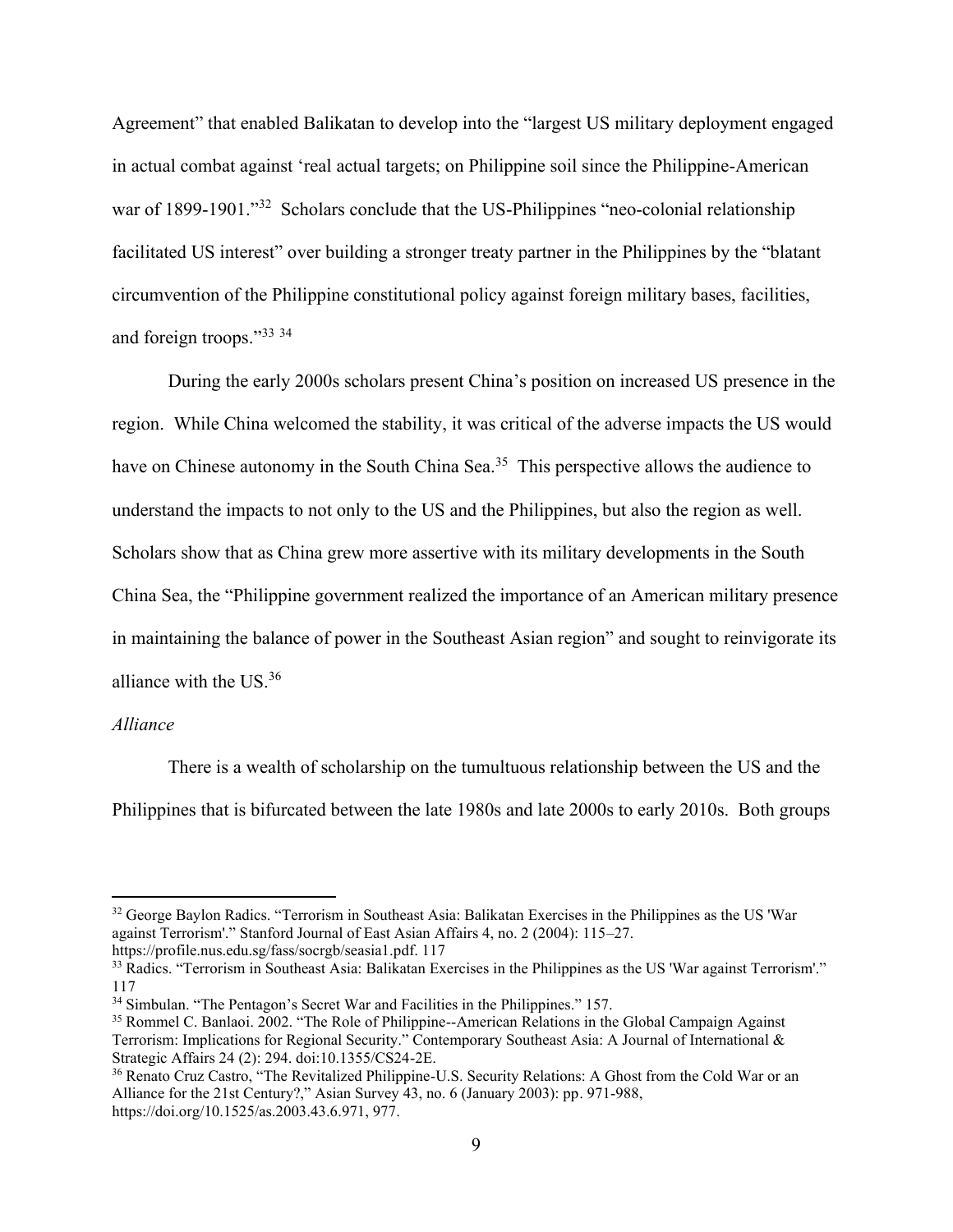of scholarship contain comprehensive histories of the relationship including the influences of China, the Soviet Union, and terrorists. The prevalent attitudes during both time periods have roots during the colonial period. However, the late 2000s to early 2010s, has a more critical attitude towards the actions of the US with respect to the Philippines.

Stanly Karnow dominated US scholarship in the 1980s. He wrote what is touted by scholars as the most engaging and complete analysis, taking both the US and Philippine perspectives into account. *In Our Image: America's Empire in the Philippines*, describes the relationship as "an enormously complicated subject."<sup>37</sup> Gary Hess echoes Karnow's assertions describing that the "American objectives and tactics in the Philippines seemed contradictory. Maintaining a close economic and political relationship became dependent upon trade and rehabilitation policies that undermined the confidence of the elite, to which the American interests were closely tied."<sup>38</sup>

Scholars appreciate the relationship between the US and the Philippines as difficult to navigate. "…Washington could hardly sit back and watch [the Philippines] disintegrate. Yet it could not seriously contemplate a reassertion of direct, colonial rule."<sup>39</sup> Scholars portray the success of the Philippines was a no fail mission in the eyes of the US. As such, they used this unique position along with its strategic significance to justify the heavy US involvement which contradicted US policy emphasizing multilateral trade.<sup>40</sup> Even though the US is frequently

<sup>37</sup> Stanley Karnow, *In Our Image: America's Empire in the Philippines* (New York, NY: Random House, 1989), i. <sup>38</sup> Gary R. Hess, The United States Emergence as a Southeast Asian *Power*, 1940-1950 (New York, NY: Columbia University Press, 1987), 249-250.

<sup>39</sup> Dennis Merrill, "Shaping Third World Development: U.S. Foreign Aid and Supervision in the Philippines, 1948- 1953," Journal of American-East Asian Relations 2, no. 2 (1993): pp. 137-159, https://doi.org/10.1163/187656193x00022, 138.

<sup>40</sup> Cullather. "The Limits of Multilateralism: Making Policy for the Philippines, 1945-1950." 75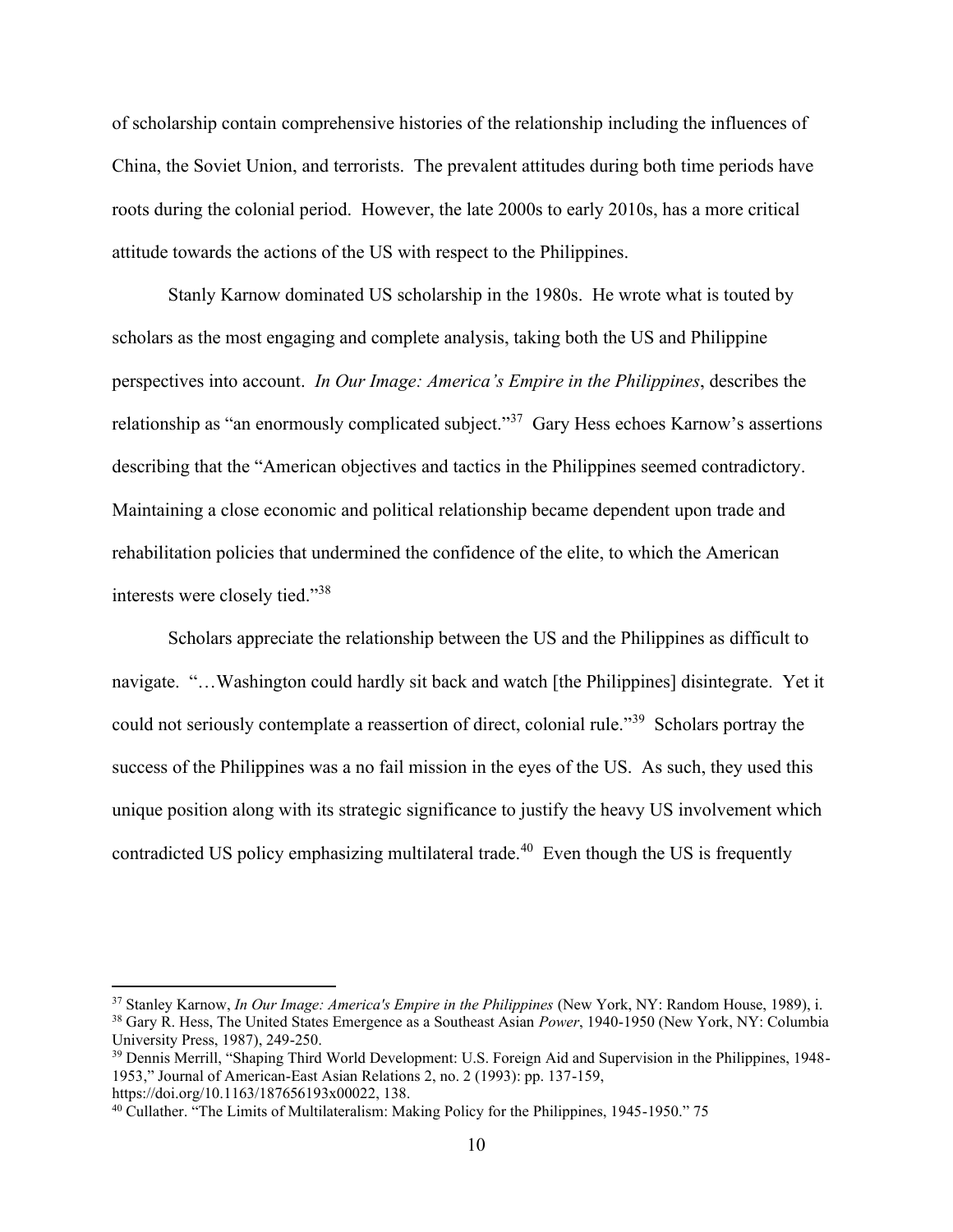portrayed as being overbearing, scholars present the Filipino people as remaining pro-American.<sup>41</sup>

In the late 2000s to early 2010s scholarship and policy became more critical of the actions of the US towards the Philippines, asserting the US was more focused on maintaining global hegemony than honoring codified agreements. Demonstrating this, Renato Cruz De Castro "examines recent trends that have gradually transformed the US-Philippine alliance from a product of the Cold War to a hedge against changes in the regional strategic equation generated by China's economic and political emergence."<sup>42</sup> Focusing on the resurgence of the relationship in the mid to late 1990s, in response to regional pressure from China, De Castro argues that this resurgence was less about the treaty codified obligations and more about "China's expansive territorial claims and growing assertiveness in the South China Sea that could threaten US maritime and strategic interests in the region."<sup>43</sup> Superficially portraying commitment to the Philippines while using the relationship to posture against the growing threat of China are the goals of the US's efforts bolstering this alliance.

Scholars during this period also develop another motive for expanded US involvement in the Philippines, democracy. Within the region, the US sought to present the Philippines as an example of a prosperous liberal democratic country.<sup>44</sup> US policy emphasized "helping the Philippines to develop stable and responsive democratic institutions."<sup>45</sup> However, during this period the Philippines were preoccupied with sheer survival in the face of "40 active fighting

<sup>42</sup> Renato Cruz De Castro. "The US-Philippine Alliance: An Evolving Hedge against an Emerging China Challenge." Contemporary Southeast Asia 31, no. 3 (2009): 399–423. https://doi.org/10.1355/cs31-3b. 400

<sup>41</sup> Taccad. "Philippine American Relations and the US Bases: A Filipino Perspective." 74

<sup>43</sup> De Castro. "The US-Philippine Alliance: An Evolving Hedge against an Emerging China Challenge.". 405 <sup>44</sup> Jae Jeok Park, "The Persistence of the US-Led Alliances in the Asia-Pacific: An Order Insurance Explanation,"

International Relations of the Asia-Pacific 13, no. 3 (2013): pp. 337-368, https://doi.org/10.1093/irap/lct010, 360. <sup>45</sup> Margaret R. Voigt, Thomas Lum, and Larry A. Niksch, "The Republic of the Philippines: Background and U.S; Relations," in Republic of the Philippines and U.S. Relations (New York, NY: Nova Science Publishers, 2010), 3.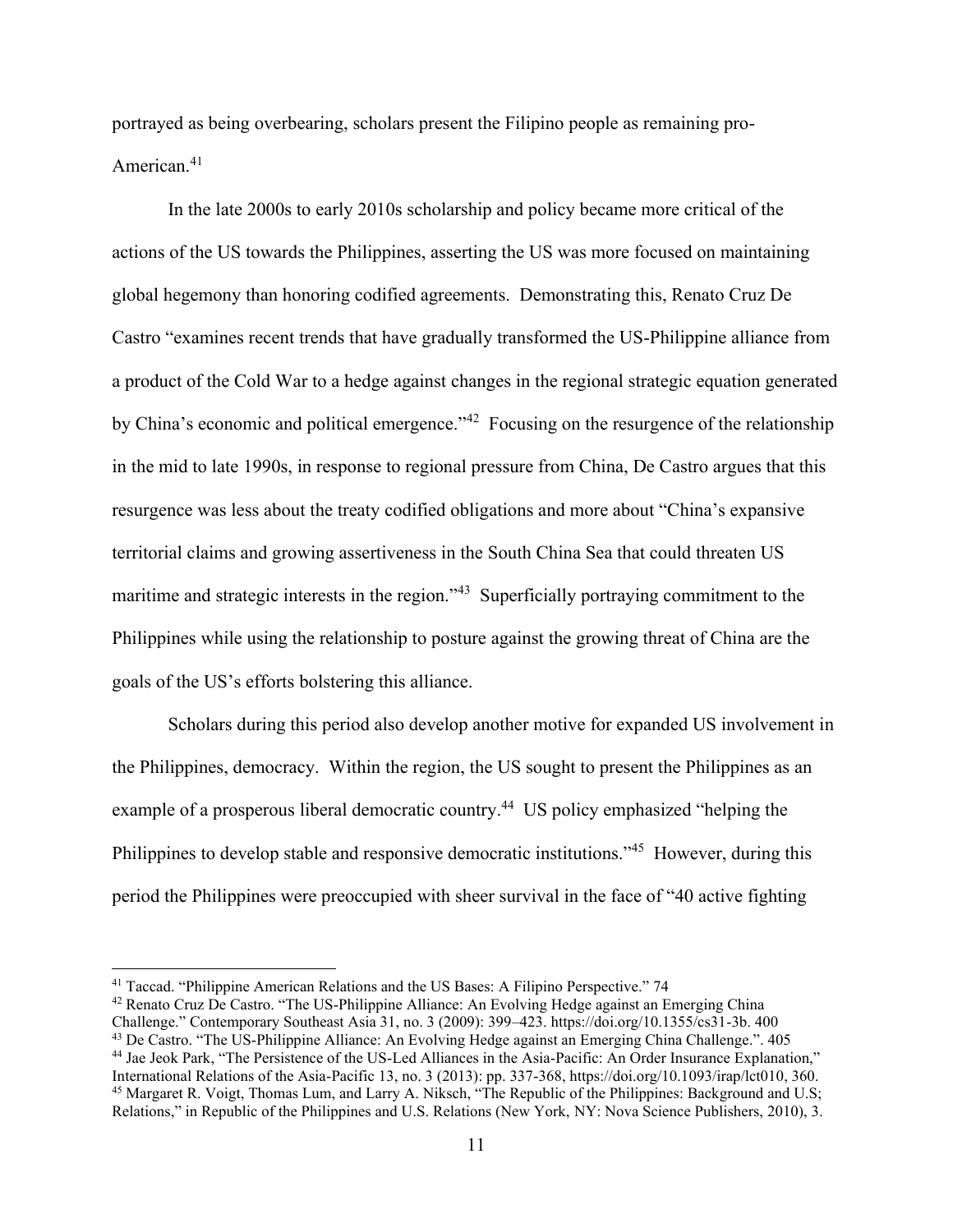fronts containing about 19,000 insurgents."<sup>46</sup> Ultimately during this period scholars displayed the mismatch in priorities between the US and Philippine governments.

#### **Methods**

This research study uses case studies to analyze primary and secondary sources. It examines the impacts of perceived external threats on the relationship between the US and the Philippines during key points in history as codified by formal treaties. The US and the Philippines have maintained a relationship since the Philippines gained independence from the US in 1942. Therefore, the relationship between the two is the dependent variable. The independent variable is the perceived external threat. An external threat is defined as threat that exists outside the official government structure of the country.

Examining the intricate details of the relationship between the US and the Philippines during the period between 1946 and 2014 is beyond the scope of this paper. Furthermore, it is outside the purview of this paper to examine how every instance of change in perceived external threat has impacted the alliance. Additionally, internal political factors of the two countries, while discussed to give context are not the focus of this study.

Four key periods will be examined using the findings to generalize the evolution of the US-Philippines relationship with respect to external threats. The first time period extends from when the Philippines achieved independence by the signing of the "Treaty of General Relations" on July 4, 1946, until the signing of the "Mutual Defense Treaty" on August 30, 1951. During this time the US and the Philippines signed the "Agreement Concerning Military Bases" on March 14, 1947. The second time period surrounds the military base negotiations in 1988 as a result of mandatory five-year reviews. The third time period is in 2001 when the exercise

<sup>46</sup> Park, "The Persistence of the US-Led Alliances in the Asia-Pacific: An Order Insurance Explanation," 360.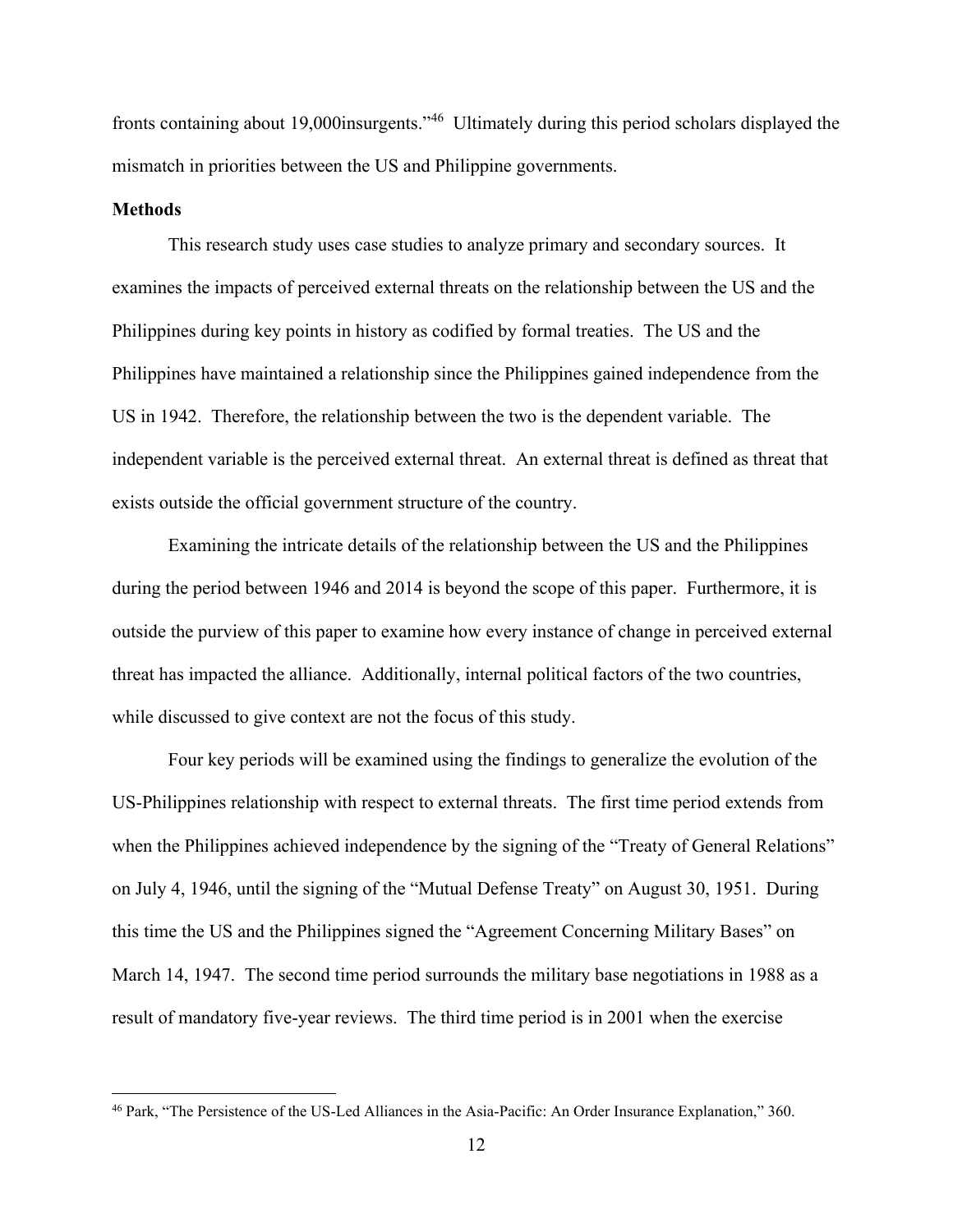Balikatan was expanded. The fourth time period occurs in 2014 during the adoption of the when the "Enhanced Defense Cooperation Agreement."

# **Data**

# *Independence and Establishment of Treaty 1945-1951*

The Philippines experienced the "longest colonial subjugation and one of the most oppressive dictatorships," after which it became the longest standing democracy in the region.<sup>47</sup> In 1521 Ferdinand Magellan claimed the land we now know as the Philippines for Spain and named it after King Philip II.<sup>48</sup> The Philippines spent over four centuries under colonial rule, first Spanish then in 1898 American, including Japanese occupation during WWII, before achieving independence in 1946. Colonies achieving independence from their colonizers was not a unique phenomenon. However, the Philippines was the first colonized nation to voluntarily be relinquished from the imperial nation that colonized it. "The United States kept its pledge to emancipate the Philippines a half-century after its original conquest."<sup>49</sup> On July 4, 1946, the two countries signed the "Treaty of General Relations" granting the Philippines independence while the two countries "cement[ed] the relations of a close and long friendship" and established procedures for the turnover of the land and the conduct of diplomatic relations.<sup>50</sup>

After independence the Philippines did not prioritize the improvement of its armed forces. Focused on building an economy that could support the needs of the people and generate internal stability and economy generation, in a 1945 resolution "the Philippine state considered

<sup>47</sup> Villacorta, "Philippines: Nationalism and Regionalism," 183

<sup>48</sup> Margaret Malixi, "The Philippines," accessed November 8, 2020,

https://www.csub.edu/pacificrim/countryprospectus/history.htm.

<sup>49</sup> Stanley Karnow, *In Our Image: America's Empire in the Philippines*, 323.

<sup>&</sup>lt;sup>50</sup> "Treaty of General Relations and Protocol with the Republic of the Philippines" Signed at Manila on July 4, 1946. https://digital-commons.usnwc.edu/cgi/viewcontent.cgi?article=2162&context=ils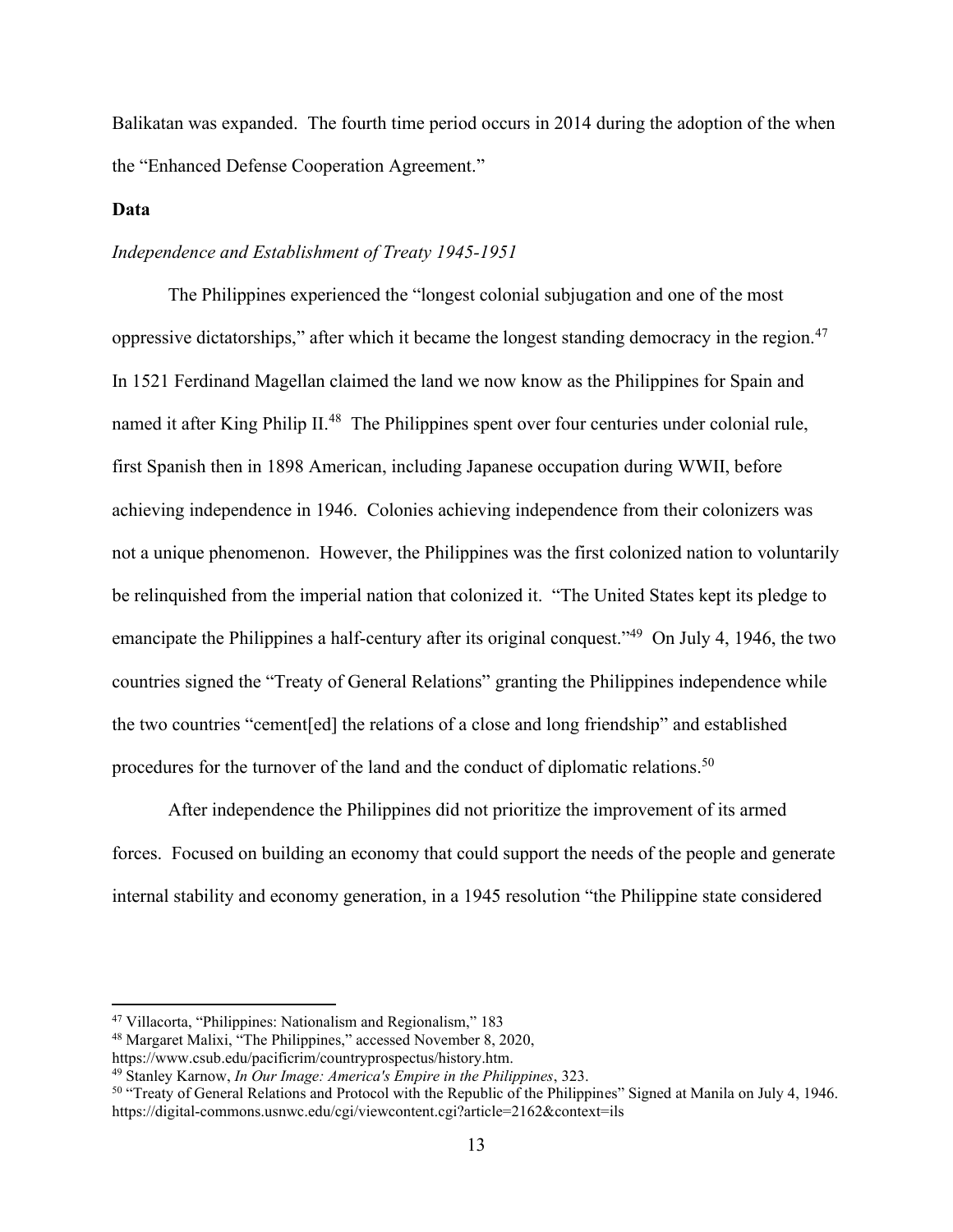developing an autonomous defense capability too expensive."<sup>51 52</sup> Also, the Philippines believed this would ensure continued US investment in the country. In a similar act of the Philippines dependency on the US, in 1946 the two countries codified the "Philippine Trade Act" which drastically favored the US business person at the expense of the Filipino economy.<sup>53</sup> Its founder, US Representative Bell, as well as other supporters sought to use the Philippines dependence on the US to "control the islands 'economically even though we lost them politically."<sup>54</sup>

In the aftermath of World War II, concerns developed about Soviet aggression and the spread of Communism. As a result, the US adopted a doctrine of containment. In 1946, four key incidents led to the US taking actions to posture against the expansion of the Soviet Union and Communist ideals. The Soviet Union did not remove forces from Iran, pressured the Iranian government to provide oil concessions, pressured the government of Turkey into providing passage and basing, and rejected international oversight over nuclear weapons and energy.<sup>55</sup> The US began implementing responsive actions before President Truman enacted the doctrine on March 12, 1947, arguing that "the policy of the United States to support free peoples who are resisting attempted subjugation by armed minorities or by outside pressures."<sup>56</sup>

US strategic doctrine saw the Philippines as a piece of key terrain in both a physical defensive perimeter around the pacific and ideologically, fearing "Communist subversion more

<sup>51</sup> Renato Cruz De Castro, "Congressional Intervention in the Philippine Post-Cold War," Philippine Political Science Journal 25, no. 48 (December 2004),84.

<sup>52</sup> Gary R. Hess, *The United States Emergence as a Southeast Asian Power*, 1940-1950 (New York, NY: Columbia University Press, 1987), 248

<sup>53</sup> Karnow, *In Our Image: America's Empire in the Philippines* 333.

<sup>54</sup> Karnow, *In Our Image: America's Empire in the Philippines*, 334.

<sup>55</sup> U.S. Department of State, Office of the Historian, Foreign Service Institute (U.S. Department of State), accessed October 2, 2021, https://history.state.gov/milestones/1945-1952/truman-doctrine.

<sup>56</sup> Harry S. Truman. Speech before 80th Congress (Washington, D.C. 1947)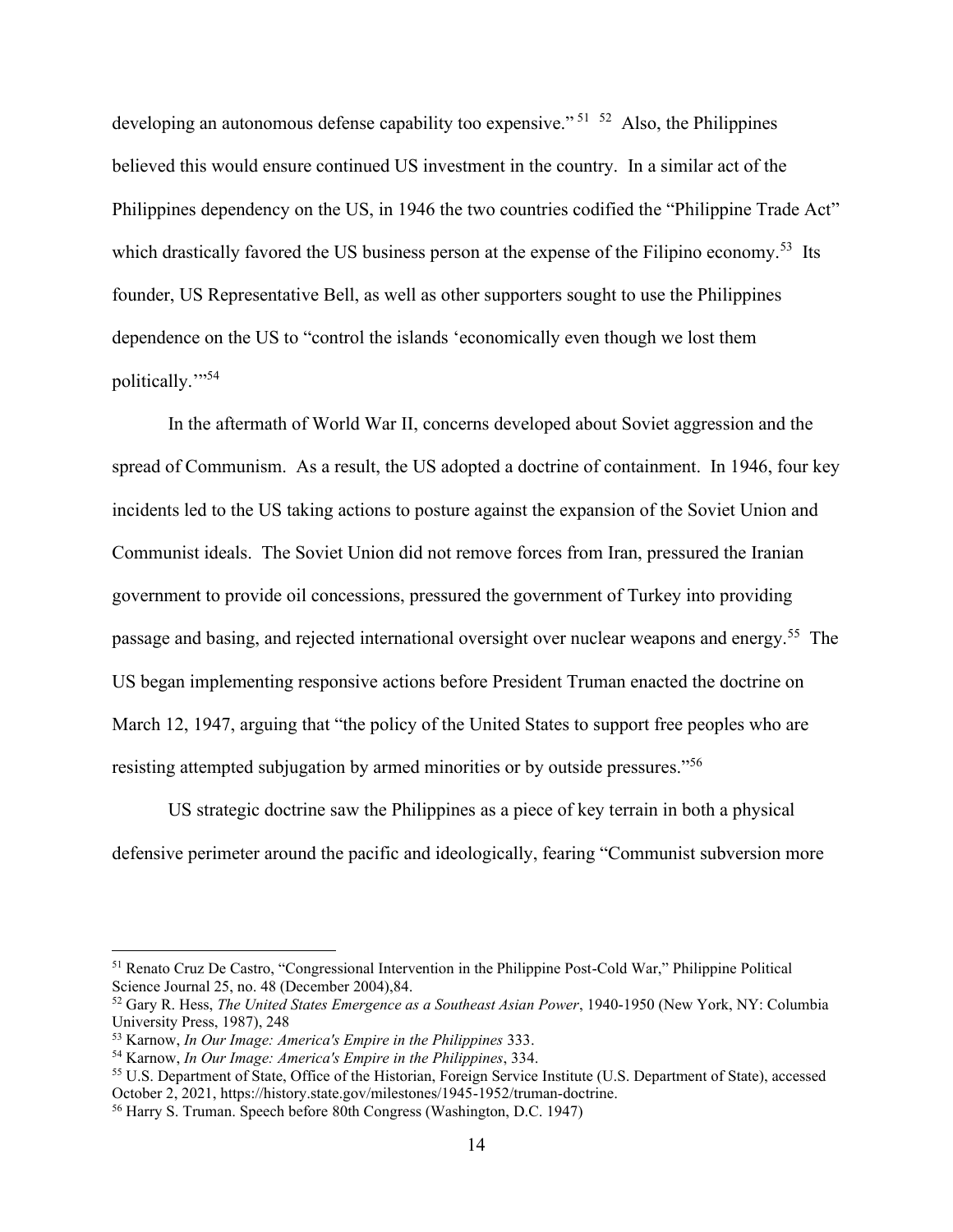than direct attack."<sup>57</sup> Only two days after the containment doctrine was officially enacted, on March 14, 1947, the US and Philippines codified the "Agreement Concerning Military Bases" which enabled the "Governments of the two countries [to] take the necessary measures to promote their mutual security and to defend their territories..."<sup>58</sup> The US gained rights to twenty-three military installations across the Philippines for ninety-nine years and that could be extended upon agreement by the two countries. Subsequently, on August 30, 1951, the two countries signed the "Mutual Defense Treaty" formally declaring their "sense of unity and their common determination to defend themselves against external armed attack, so that no potential aggressor could be under the illusion that either of them stands alone in the Pacific Area."<sup>59</sup>

During this time period Communist expansion was the perceived external threat of the US. The Philippines were focused on building internal stability, coincidently battling an internal underground Communist movement.<sup>60</sup> As a result, the Philippines made the deliberate decision to tie external defense to extended US presence in the country. US scholarship however overlooks the Communist movement within the Philippines and does not link it to their perceived external threat. The "Treaty of General Relations," the "Agreement Concerning Military Bases," and the "Mutual Defense Treaty" were a result of the US perceiving Communist expansion and the Soviet Union as the key external threats as well as the Philippines using prolonged US presence and financing to bring stability to their new country.

*1988 Military Base Negotiations*

```
commons.usnwc.edu/cgi/viewcontent.cgi?article=2158&context=ils
```
<sup>57</sup> Cullather. "The Limits of Multilateralism: Making Policy for the Philippines, 1945-1950." 74. <sup>58</sup> "Agreement Concerning Military Bases" Signed at Manilla on March 14, 1947. https://digital-

<sup>59</sup> "Mutual Defense Treaty Between the United States and the Republic of the Philippines" Signed at Washington, DC on August 20, 1951. https://avalon.law.yale.edu/20th\_century/phil001.asp#1

<sup>60</sup> Jose M. Crisol, "Communist Propaganda in the Philippines - 1950-1953," Philippine Studies 1, no. 3/4 (December 1953): pp. 207-222, https://doi.org/https://www.jstor.org/stable/42719032, 209.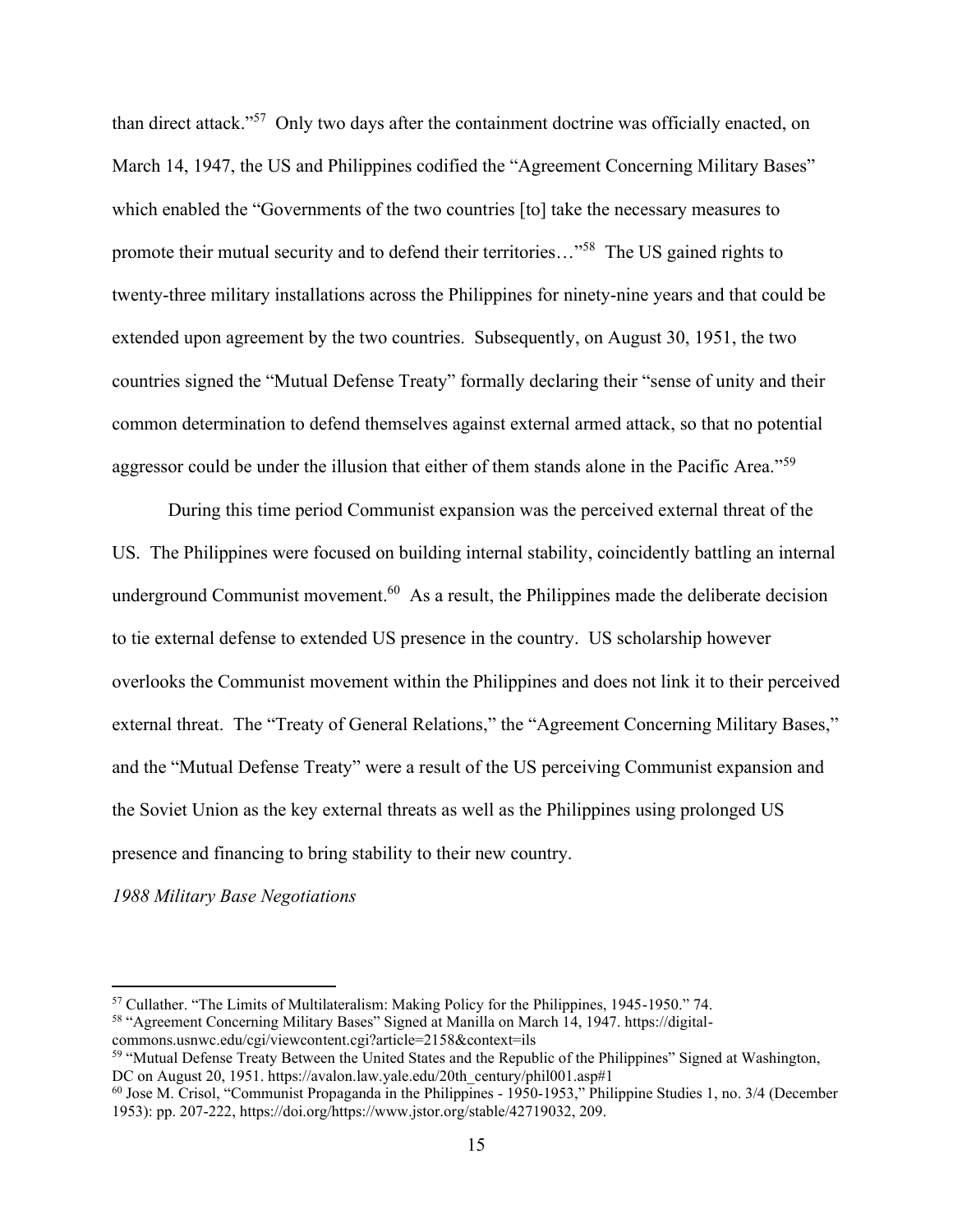The 1947 "Military Basing Agreement" was revised in 1979 to include "five-year periodic reviews", establishing a review in 1988, as well as an update to the agreement terminating the original 99-year lease in  $1991$ .<sup>61</sup> Perceptions of external threats along with political priorities evolved in the US and Philippines. Conditions were significantly different for both countries during this review and were impactful on its outcome.

Ronald Regan's second term of presidency saw a drastic change in US-Soviet relations. After Mikhail Gorbachev was appointed as the General Secretary of the Communist Party of the Soviet Union, President Regan initiated discussions between the two countries concerning arms control that resulted in the December 8, 1987 signing of the "Elimination of Intermediate-Range and Shorter-Range Missiles," reaffirming "their obligations under Article VI of the Treaty on the Non-Proliferation of Nuclear Weapons."<sup>6263</sup> The US and the Soviet Union, the two countries who spent years at odds during the Cold War, had now established a diplomatic relationship. This treaty demonstrated their ability to work together to bring peace and stability to the world.

During the same period, the Philippines were recovering from a revolution that transitioned power from President Ferdinand Marcos to President Corazon Aquino. President Marcos who was publicly supported by the US during his over 20 years of corrupt dictatorial rule drove the country into poverty and martial law. President Corazon Aquino symbolized stability with the legacy she represented. As a result of the influence the US had during the Marcos'

<sup>61</sup> Fred Greene, *The Philippine Bases: Negotiating for the Future: American and Philippine Perspectives.* (New York, NY: Council on Foreign Relations, 1988) 6

<sup>62</sup> U.S. Department of State, Office of the Historian, Foreign Service Institute. "U.S.-Soviet Relations, 1981-1991." U.S. Department of State. Accessed October 2, 2021. https://history.state.gov/milestones/1981-188/u.s.-sovietrelations.

<sup>&</sup>lt;sup>63</sup> "Treaty Between the United States of America and The Union of Soviet Socialist Republics on the Elimination of Their Intermediate-Range and Shorter-Range Missiles." Signed at Washington, D.C. on December 8, 1987. https://2009-2017.state.gov/t/avc/trty/102360.htm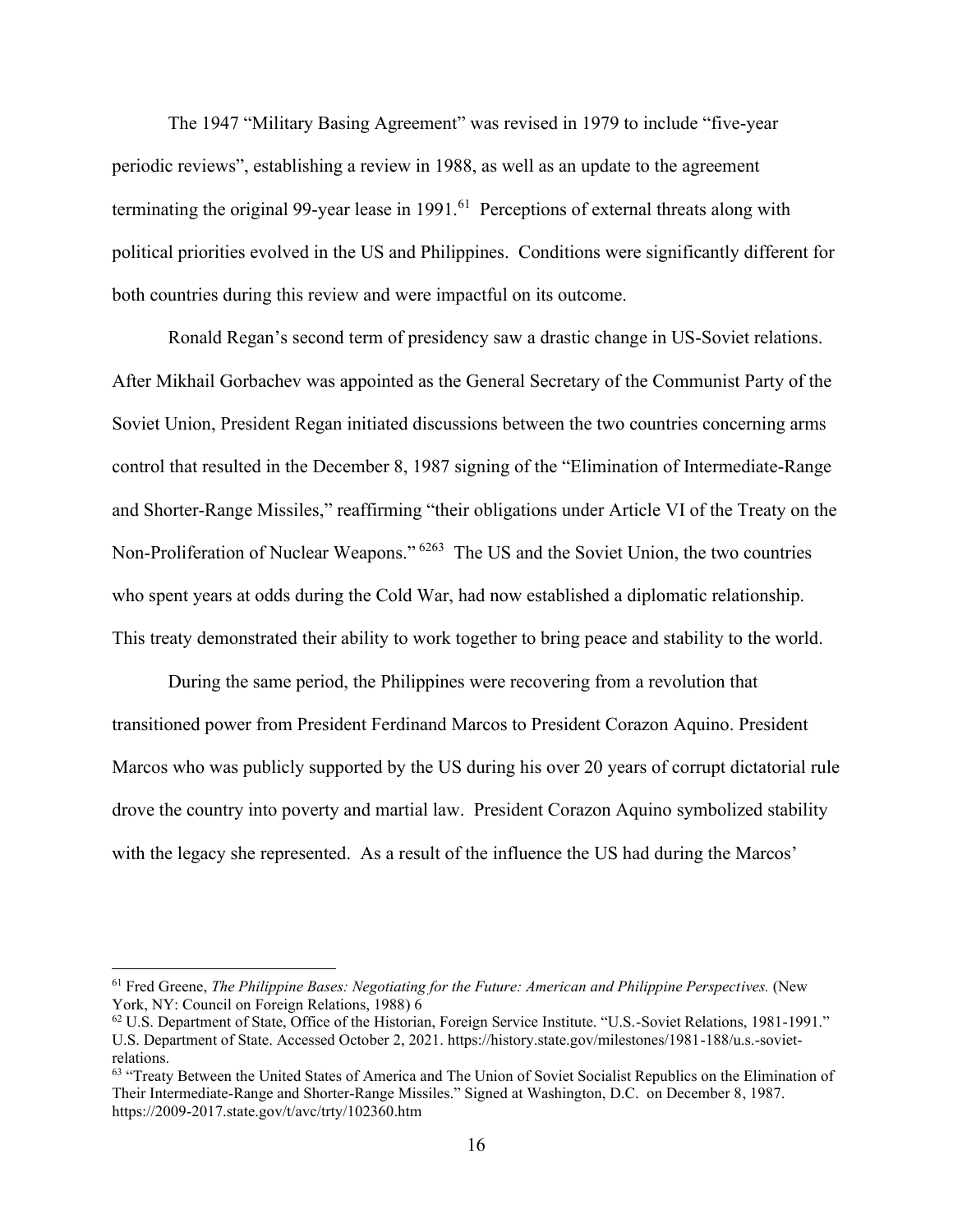presidency, "many Filipinos believe[d] that the US intervenes in Philippine affairs and exercises too much control over the country's political process."<sup>64</sup>

In the late 1980s nationalist sentiments and concerns over sovereignty were popular in the Philippines. To many, the bases were lasting representations of the colonial history between the two countries and the lasting physical presence of the US was an impediment to the Philippines truly achieving freedom and independence.<sup>65</sup> The fact that the US had enjoyed virtual sovereignty over its facilities with few constraints imposed by the Philippine government" added fuel to the sovereignty issue.<sup>66</sup> Moreover, Philippine Senator Raul Manglapus, the appointed chair of the Philippine review panel, was vocal in the belief that there was no external threat that that justified the US retention of the bases.<sup>67</sup> The minimal Philippine support for the bases was from the Secretary of National Defense, General Fidel Ramos, who linked the bases to the military bonds between the two countries and a mechanism for modernizing the equipment and training of the military.<sup>68</sup> Surveys conducted during 1987-1991 revealed that that support for the bases was due to economic factors rather than security.<sup>69</sup>

The US eased tensions with the Soviet Union, while the Philippines was internally focused to regain stability and economic growth. There were concerns in the Philippines that the bases would undermine their attempts for neutrality and inclusion in the Southeast Asian community.<sup>70</sup> In the US a new belief had emerged that rather than halt Soviet expansion and aggression, the US bases in the Philippines "do not prevent, but rather encourage, the expansion

<sup>64</sup> Greene, *The Philippine Bases: Negotiating for the Future: American and Philippine Perspectives*. 7

<sup>65</sup> Berry, *U.S. Bases in the Philippines: The Evolution of the Special Relationship*. 293.

<sup>66</sup> Alvin J. Cottrell and Thomas H. Moorer, *U.S. Overseas Bases: Problems of Projecting American Military Power Abroad* 48.

<sup>67</sup> Berry, *U.S. Bases in the Philippines: The Evolution of the Special Relationship*. 293.

<sup>68</sup> Berry, *U.S. Bases in the Philippines: The Evolution of the Special Relationship* 297.

<sup>69</sup> Mahar Mangahas. "The Philippine Social Climate." Philippine Studies 44, no. 2 (1996): 270–79. http://www.jstor.org/stable/42634989. 274-275

<sup>70</sup> Cottrell and Moorer, *U.S. Overseas Bases: Problems of Projecting American Military Power Abroad* 48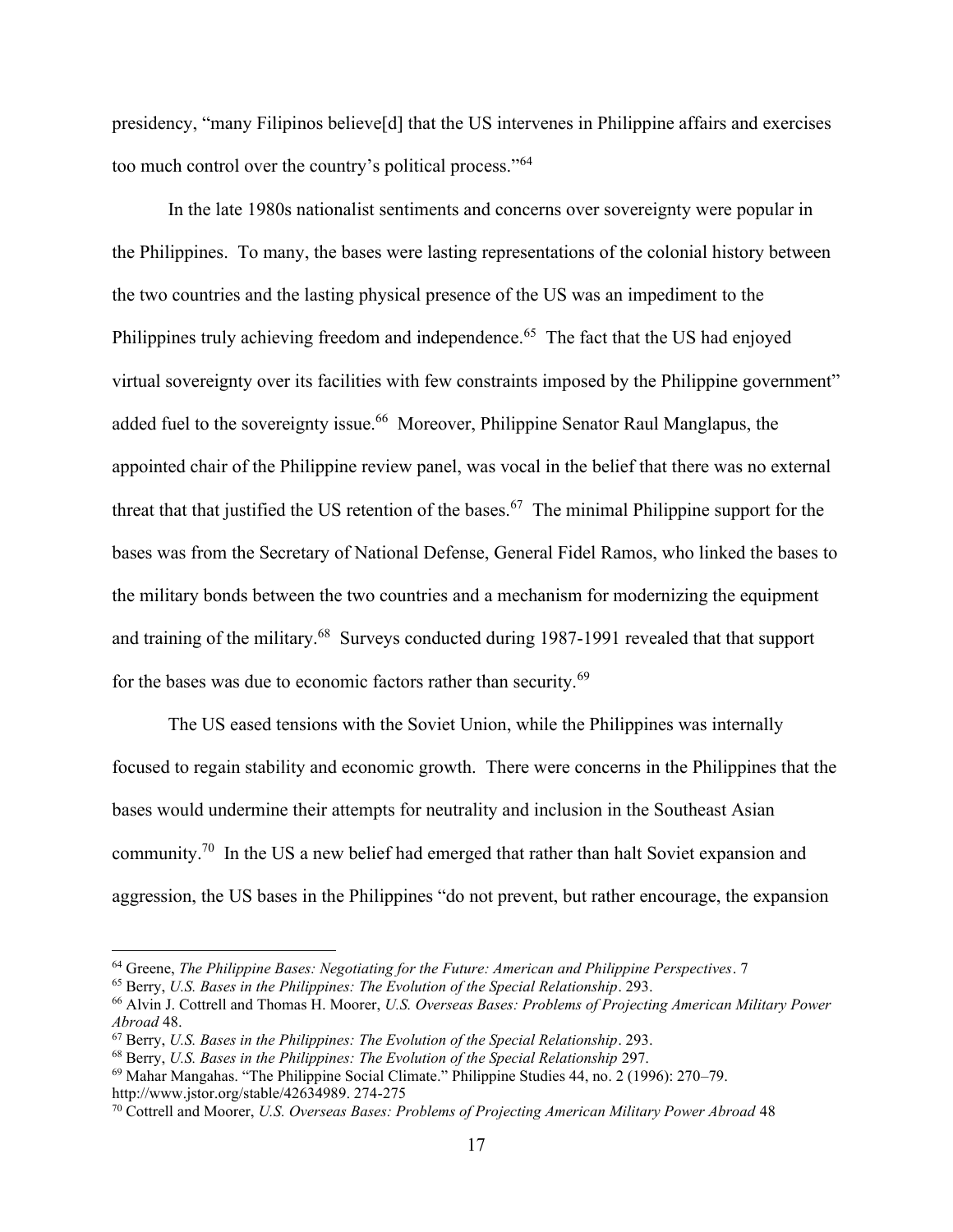of Soviet influence in the region."<sup>71</sup> On the other hand, "many in Manilla minimize the prospects of an outside threat and argue that the US presence in the Philippines' risk the entanglement in foreign conflicts, especially the risk of a possible nuclear attack against the facilities."<sup>72</sup>

During this time the US and the Philippines perceived that the tensions with the Soviet Union, were subsiding. In the Philippines, the nationalist movement was gaining momentum, calling for the removal of the remaining physical remnants of colonialism, the US military bases. Many felt the bases increased the threat from both external and internal forces. This resulted in the US withdrawal from the bases in 1991 and demonstrating political and military distancing between the two countries.

#### *2001 Balikatan Expansion*

The Balikatan is an annual exercise between the US and the Philippines. Beginning in 1981, it was suspended in 1996 over legal concerns and the nationalist sentiments within the Philippines. In 1998 the signing of the "Status of Forces Agreement," demonstrated that the two countries were "reaffirming their obligations under the Mutual Defense Treaty of August 30, 1951."<sup>73</sup> The "Status of Forces Agreement" laid the legal foundation for the exercise to resume. As a result, the Balikatan exercise was reestablished providing enhanced opportunities for the militaries of the two countries to train together.

In the days following the terrorist attacks on September 11, 2001, the US embarked upon a "Global War on Terrorism." In a press conference, President Bush stated that even though "the attack took place on American soil, but it was an attack on the heart and soul of the civilized

<sup>71</sup> Greene, *The Philippine Bases: Negotiating for the Future: American and Philippine Perspectives.* 29

<sup>72</sup> Greene, *The Philippine Bases: Negotiating for the Future: American and Philippine Perspectives*. 28

<sup>&</sup>lt;sup>73</sup> "Status of Forces Agreement Between the United States of America and the Philippines." Signed at Manila October 9, 1998. https://2009-2017.state.gov/documents/organization/107852.pdf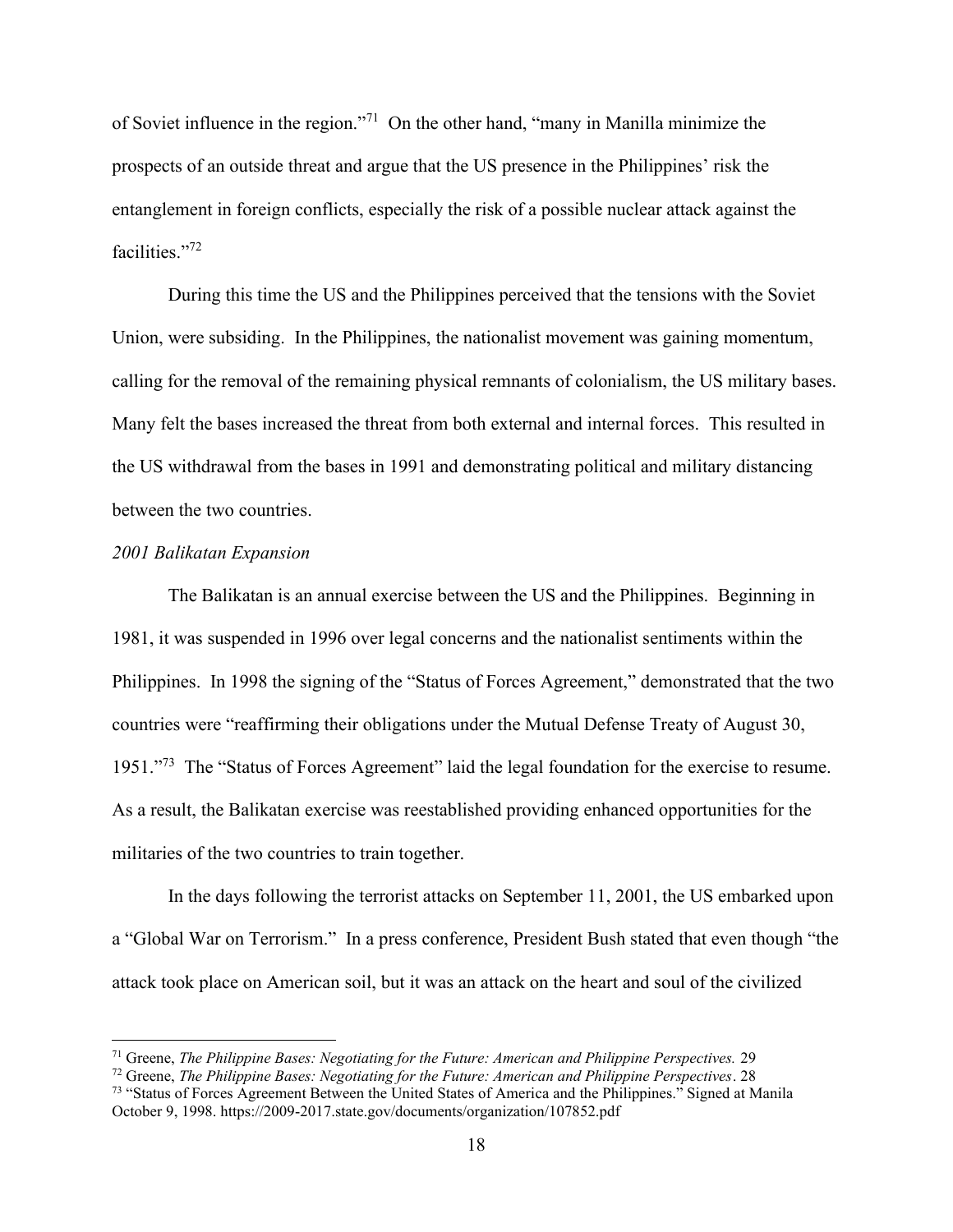world. And the world has come together to fight a new and different war, the first, and we hope the only one, of the 21st century; a war against all those who seek to export terror and a war against those governments that support or shelter them."<sup>74</sup> This set international terrorist organizations as the primary perceived threat to not only the US, but also its allies around the world, including the Philippines.

To show support the government of the Philippines established an Inter-Agency Task Force against International Terrorism with the mission to "co-ordinate intelligence operations and to facilitate the identification and neutralization of suspected terrorist cells in the Philippines."<sup>75</sup> The Philippines offered both Clark Air Base and Subic Naval base to aide in the coalition's efforts.<sup>76</sup> Aware of "Manilla's sensitivity to the specific constitutional provision that prohibits permanent foreign military bases in the Philippine territory" the US was more deliberate in arranging access for military assets in the Philippines.<sup>77</sup>

In 2001 US and Philippine Presidents met to discuss US involvement in a train, advise, assist, and accompany mission in support of the Philippines campaign against the Abu Sayyaf Group, an al Qaeda linked terrorist organization with ties to the September 11, 2001, attacks.<sup>78</sup> The two countries signed the "Mutual Logistics and Support Agreement" that "facilitates the transfer of materials and services from the United States to the Philippines and vice-versa in the cases of joint military exercises, international tension or national emergency, and under the

<sup>74</sup> George W. Buch., "War Against Terrorism" (speech, Washington, DC, October 11, 2001), CNN, http://www.cnn.com/2001/US/10/11/gen.bush.transcript/

<sup>&</sup>lt;sup>75</sup> Rommel C. Banlaoi, "The Role of Philippine--American Relations in the Global Campaign Against Terrorism: Implications for Regional Security." 302.

<sup>76</sup> Banlaoi, Rommel C. "The Role of Philippine--American Relations in the Global Campaign Against Terrorism: Implications for Regional Security." 302

<sup>77</sup> Renato Cruz De Castro. "Special Relations and Alliance Politics in Philippine-U.S. Security Relations, 1990- 2002." Asian Perspective 27, no. 1 (2003): 137–64. http://www.jstor.org/stable/42704400. 161-162

<sup>78</sup> De Castro. "Special Relations and Alliance Politics in Philippine-U.S. Security Relations, 1990-2002." 162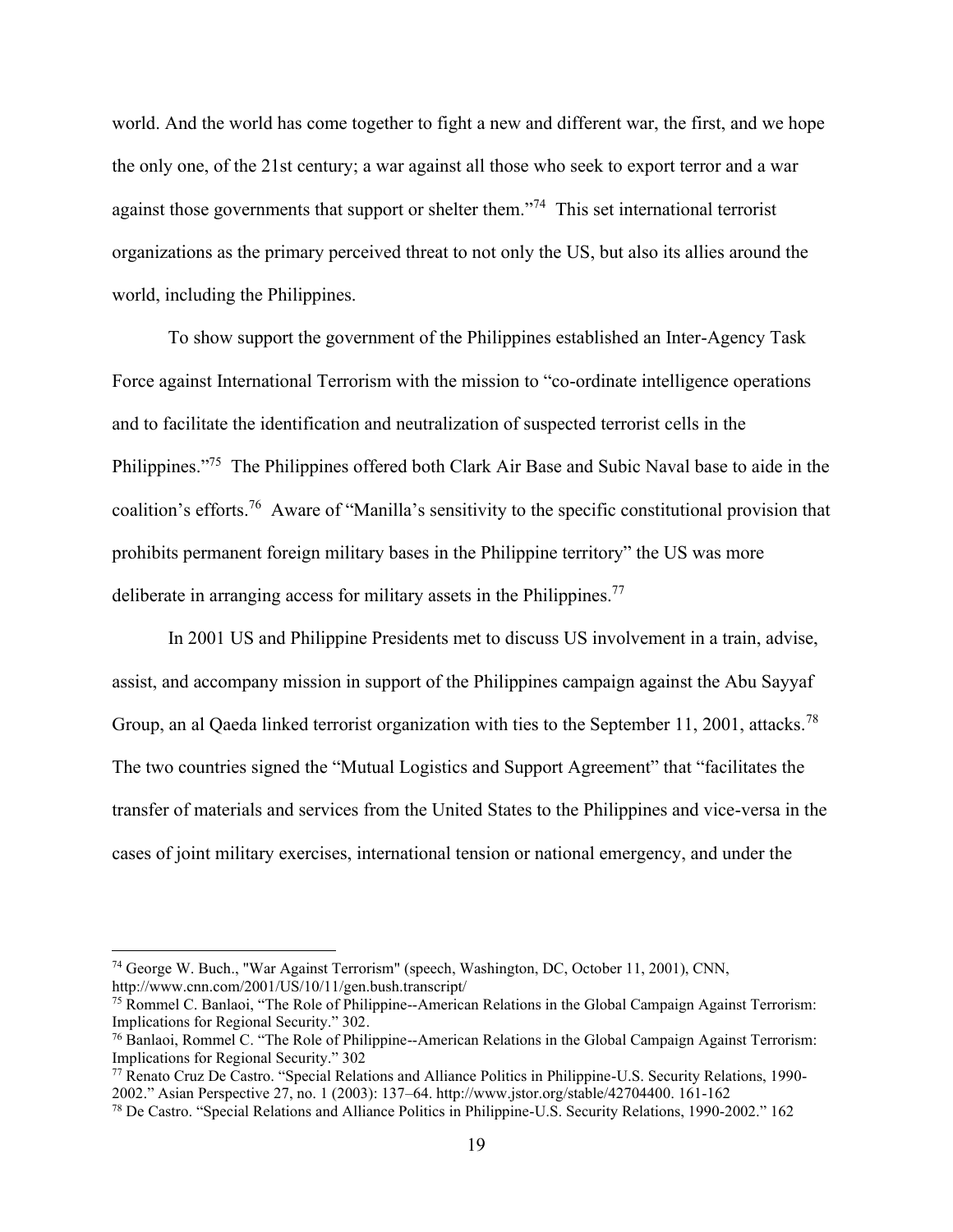United Nations."<sup>79</sup> These agreements provided the legal foundation to increase participation in the Balikatan exercise with the focus on combating terrorism. In 2001, along with a military training and equipment package, 200 US military personnel and an additional 190 US Special Forces personnel were sent to the Philippines during the Balikatan exercise to "accompany, train, advise, and assist Filipino units in combat zones as military advisors."<sup>80</sup>

Filipino support for the exercises and associated US military presence was bolstered by the 2002 failed rescue of hostages taken by the Abu Sayyaf Group.<sup>81</sup> It demonstrated the need for a more significant US troop presence in the Philippines to assist in the fight against the Abu Sayyaf Group. The perpetrators served as the targets for the exercise with the goal of denying the Abu Sayyaf Group and other terrorist organizations a strong hold in the Philippines. $82$ 

Both sides lauded the 2002 exercise as a success. "The Philippine Daily Inquirer reported that the 'US forces in Basilan have brought local people an added sense of security and are also helping improve the area."<sup>83</sup> Likewise, the US said the counterterrorism efforts in the Philippines, including the 2002 iteration of Balikatan were its priority in Southeast Asia and set the standard for the conduct of bilateral exercises in the region.<sup>84</sup>

In the aftermath of the attacks on September 11, 2001, the perceived external threat of international terrorist organizations had ties to groups internal to the Philippines. This gave cause for increased US military presence in the Philippines by way of bilateral exercises.

 $79$  George Baylon Radics. "Terrorism in Southeast Asia: Balikatan Exercises in the Philippines as the US 'War against Terrorism'." 121.

<sup>&</sup>lt;sup>80</sup> De Castro. "Special Relations and Alliance Politics in Philippine-U.S. Security Relations, 1990-2002." 161-162 <sup>81</sup> Radics, "Terrorism in Southeast Asia: Balikatan Exercises in the Philippines as the US 'War against Terrorism'." 120

<sup>82</sup> Radics, "Terrorism in Southeast Asia: Balikatan Exercises in the Philippines as the US 'War against Terrorism'." 121

<sup>&</sup>lt;sup>83</sup> Radics, "Terrorism in Southeast Asia: Balikatan Exercises in the Philippines as the US 'War against Terrorism'." 123

<sup>84</sup> De Castro. "Special Relations and Alliance Politics in Philippine-U.S. Security Relations, 1990-2002." 162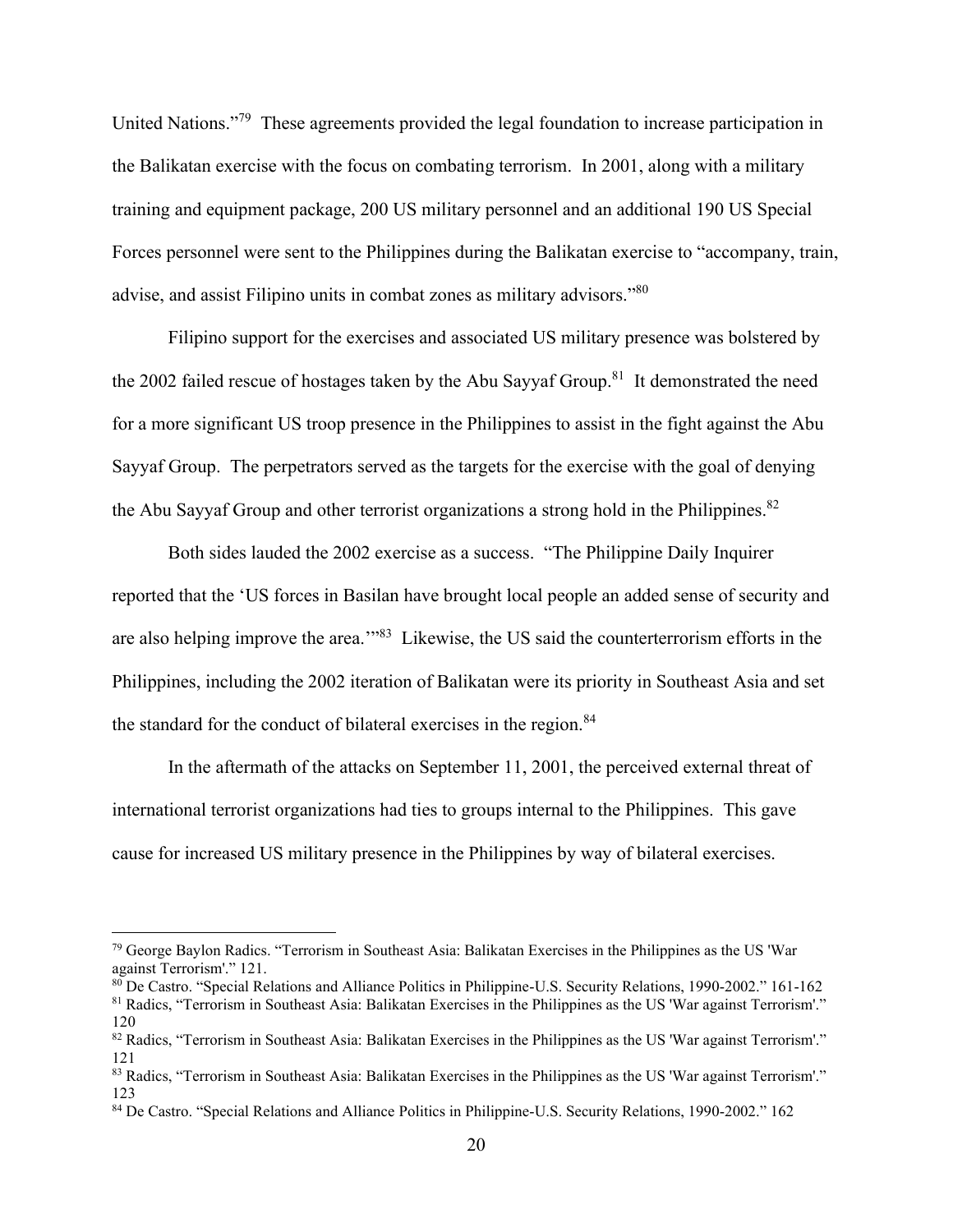Actions taken during this period, such as the US using rotational forces instead of permanently established bases was in alignment with the Philippines desire to not have a permanent US military presence in the country and demonstrated how the US learned from the historical impacts of colonialism in its relationship with the Philippines.

#### *2014 Enhanced Defense Cooperation Agreement*

The US was occupied on multiple fronts in 2014. Forces were engaged in The Global War on Terrorism primarily in Afghanistan and just began operations against the Islamic State in Iraq and Syria. Russia began aggressions towards Ukraine, including the annexation of Crimea and China was growing more confrontational, especially in the South China Sea. Definitively, the US faced several perceived threats simultaneously.

In March 2014 Russian forces invaded Ukraine's Crimea, demonstrated Russia's aggressive tendencies and pitting itself against the US. This was in direct violation of the Budapest Agreement where the signatories, Russia, the United Kingdom, and the US agreed to "refrain from the threat or use of force against the territorial integrity or political independence of Ukraine."<sup>85</sup> As a result, the G-7 leaders issued a statement "to condemn the Russian Federation's clear violation of the sovereignty and territorial integrity of Ukraine, in contravention of Russia's obligations under the UN Charter and its 1997 basing agreement with Ukraine."<sup>86</sup> "US secretary of state, John Kerry, went a step further, saying that Russia 'may not even remain in the G8 if this continues'" and in an official statement made on March 25, 2014

<sup>85</sup> "Ukraine, Russian Federation, United Kingdom of Great Britain and Northern Ireland and United States of America Memorandum on security assurances in connection with Ukraine's accession to the Treaty on the Non-Proliferation of Nuclear Weapons." Signed at Budapest on December 5, 1994. https://treaties.un.org/doc/Publication/UNTS/Volume%203007/Part/volume-3007-I-52241.pdf

<sup>86</sup> "G-7 Leaders Statement." National Archives and Records Administration, March 2, 2014. https://obamawhitehouse.archives.gov/the-press-office/2014/03/02/g-7-leaders-statement.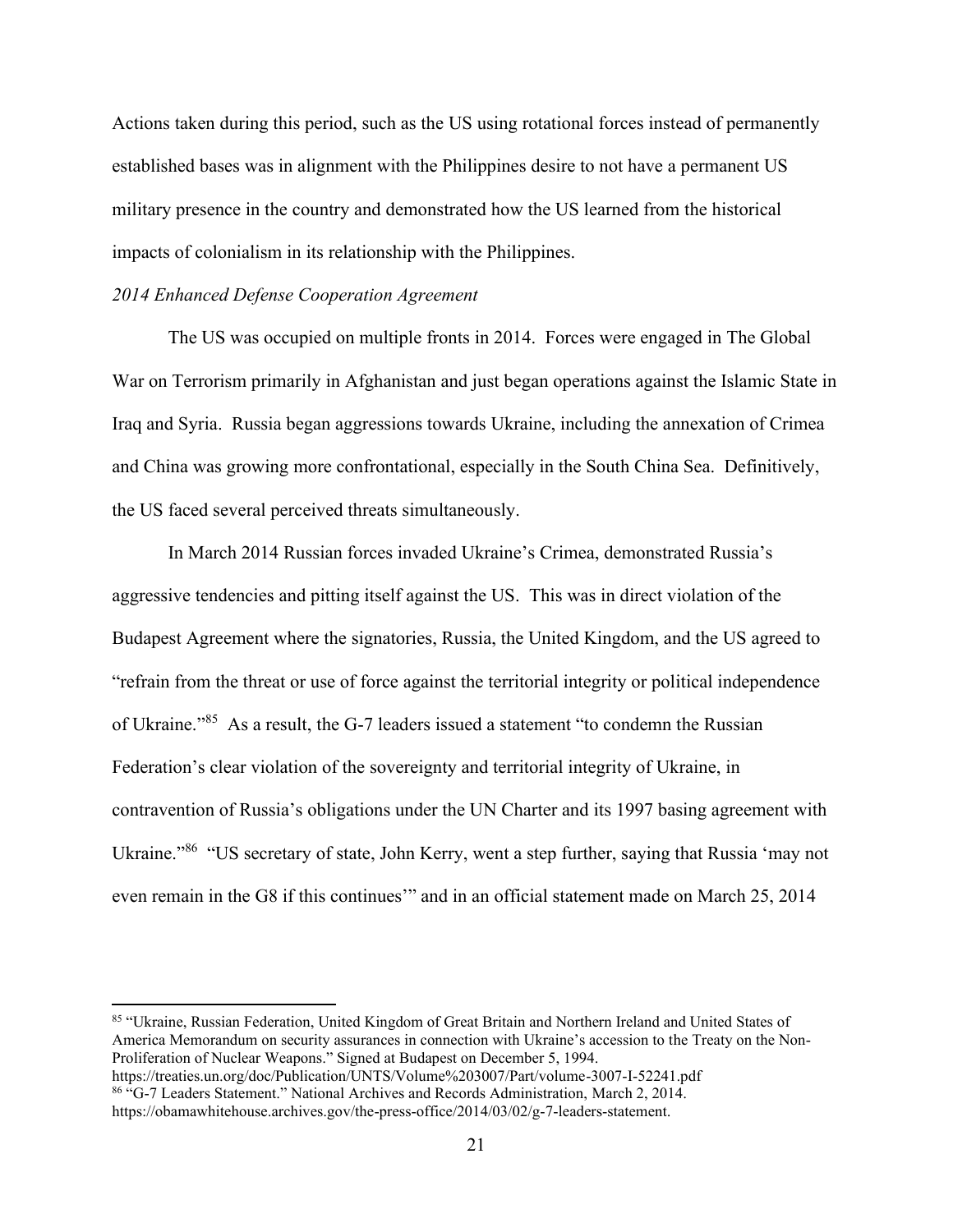condemned "Russia's illegal attempt to annex Crimea" and pledged support for Ukraine.<sup>87 88</sup> The US sought closer ties with its allies in the face of Russia reasserting itself as an international threat.

During this time, China's assertions in the South China Sea challenged the freedom of the seas and tested the commitment of the US to its foreign policy concerning the South China Sea and its commitment to the strategic allies in the region, namely the Philippines. To further its quest to become a regional hegemon, China asserted claim of sovereignty over the territory within the nine-dash line by harassing ships and aircraft of other countries, interfering with the economic rights of other countries, and by developing manmade islands in the South China Sea. In 2013, the Philippines, under President Benigno Aquino III, disputed China's behavior in the South China Sea and sought arbitrations from the United Nations under the "United Nations Convention on the Law of the Sea" treaty.<sup>89</sup> China was taking direct actions that threatened the sovereignty of the Philippines. The US took actions in line with "The 2008 National Defense Strategy [that] emphasizes the need for the US to hedge against China's growing power and influence."90

In a display of renewed commitment in the face of Russia, China, and multiple perceived aggressors, the US and the Philippines signed the "Enhanced Defense Cooperation Agreement" on April 28, 2014.<sup>91</sup> "This agreement deepens defense cooperation between the parties and

<sup>87</sup> Stephanie Lee, Alexandria Silver, and Zachary Laub, "The Group of Eight (G8) Industrialized Nations," Council on Foreign Relations (Council on Foreign Relations, March 3, 2014), https://www.cfr.org/backgrounder/groupeight-g8-industrialized-nations.

<sup>88 &</sup>quot;The White House President Barak Obama," The White House President Barak Obama, March 25, 2014, https://obamawhitehouse.archives.gov/the-press-office/2014/03/25/joint-statement-united-states-and-ukraine. <sup>89</sup> "The South China Sea Arbitration (the Republic of Philippines V. the People's Republic of China)," Permanent Court of Arbitration, accessed October 26, 2021, https://pca-cpa.org/en/cases/7/.

<sup>&</sup>lt;sup>90</sup> Cruz De Castro, Renato. "The US-Philippine Alliance: An Evolving Hedge against an Emerging China Challenge." Contemporary Southeast Asia 31, no. 3 (2009): 399–423. https://doi.org/10.1355/cs31-3b. pg. 403 <sup>91</sup> "Agreement between the Government of the Republic of the Philippines and the Government of the Unites States of America on Enhanced Defense Cooperation." Signed at Quezon City on April 28, 2014.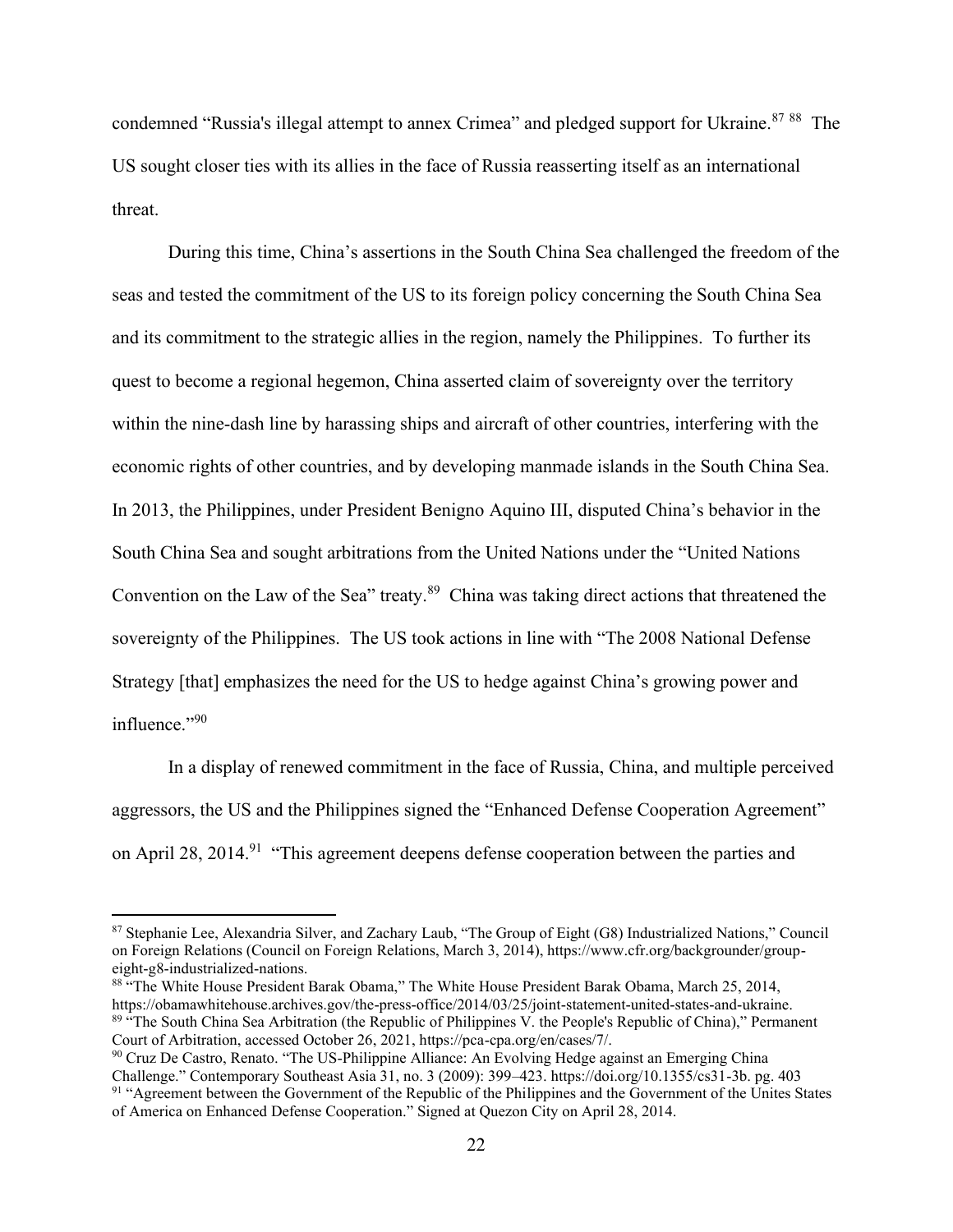maintains and develops their individual and collective capacities..."<sup>92</sup> The treaty addressed the historically tenuous topic of US use of Philippine military bases by "establishing a framework for an increased rotational presence rather than permanent bases."<sup>93</sup> While the increase in US forces in the region had the potential to challenge China's assertions over the South China Sea, the emphasis was on enabling US prepositioned forces in the region as an enduring presence, but not on permanently established bases.<sup>94</sup> This decision was reflective of how both the US and Philippine administrations learned from the past and maintained cognizance of how the optic of permanent US forces would impact public support. It also expanded military cooperation to include information sharing and coordinated maritime security patrols focused on increasing the capability and capacity of the Philippine Military.

#### **Discussion**

Despite their shared colonial past, the US and the Philippines maintain healthy diplomatic relations that have evolved over time. This paper sought to examine how perceived external threats affected this relationship between 1946 and 2014. For the purposes of this paper, an external threat is defined as threat that exists outside the official government structure of the country. Scholarship focuses on the US bases in the Philippines, military cooperation, and the codified alliance. The four time periods analyzed covered the independence of the Philippines and the establishment of the "Mutual Defense Treaty" between 1946 and 1951, the 1988

<sup>&</sup>lt;sup>92</sup> "Agreement between the Government of the Republic of the Philippines and the Government of the Unites States of America on Enhanced Defense Cooperation." Signed at Quezon City on April 28, 2014.

<sup>93</sup> Sheena Chestnut Greitens, "The U.S. Alliance with the Philippines: Opportunities and Challenges," in U.S. Alliances and Partnerships at the Center of Global War, ed. Ashley J. Tellis, Abraham M. Denmark, and Creg Chaffin (Seattle, WA: National Bureau of Asian Research (NBR), 2014), pp. 118-146, 134.

<sup>94</sup> Renato Cruz De Castro. "Abstract of the Geopolitics of the Philippine-US 2014 EDCA (Enhanced Defense Cooperation Agreement): Projecting American Airpower into the Dragon's Lair." The Korean Journal of Defense Analysis 28, no. 4 (December 2016): 485–508.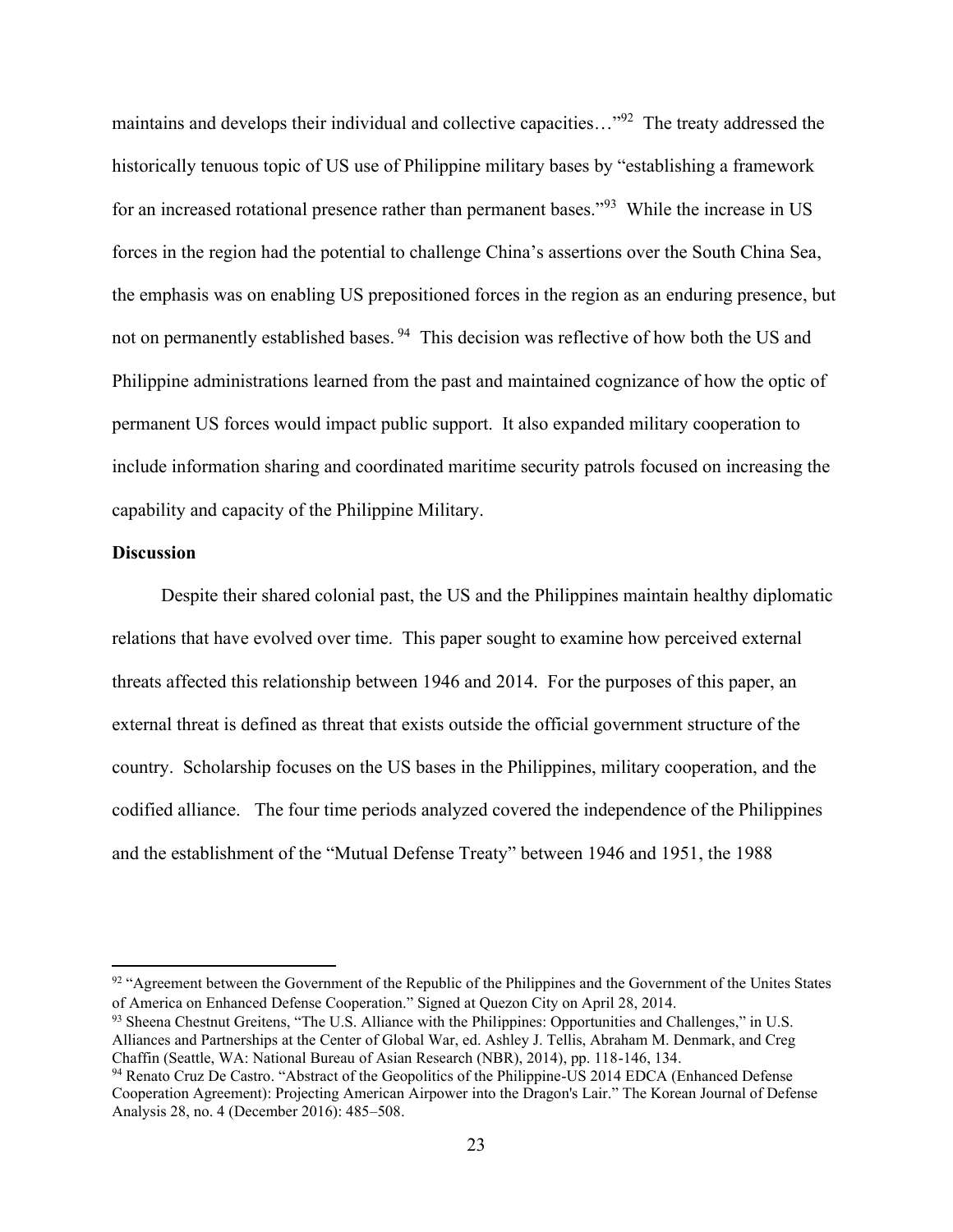"Military Basing Agreement" negotiations, the establishment of the exercise Balikatan in 2001, and the 2014 "Enhanced Cooperation Agreement."

When the Philippines achieved independence and the establishment of the "Mutual Defense Treaty" between 1946 and 1951, the primary perceived threat from the aspect of the US was Soviet aggression. In response, the US enacted a policy of containment to inhibit the spread of Soviet power and Communist ideals.<sup>95</sup> Maintaining close ties with the Philippines that allowed for military basing was a priority of the US. The US viewed the Philippines as key terrain due to its proximity to major shipping lanes and geographic location. The Philippines, on the other hand, was focusing internally and was "almost entirely dependent on US bases and forces for external defense."<sup>96</sup>

In 1988 there was a periodic review of the "Military Basing Agreement" between the US and the Philippines. The "Military Basing Agreement" was signed between the Philippines and the US in 1847, revised in 1979 mandating a review in 1988. Leading up to this review, scholars and policy writers focused heavily on this subject due to the potential strategic impacts of the negotiations. One key takeaway from the scholarship is the impact the nationalist movement had on the bases including their perception as lingering symbols of colonialism. However, during the negotiations through when the US vacated the bases in 1992 is not well documented. Ultimately, the negotiations resulted in the closure of all remaining military bases that the US occupied in the Philippines. A substantial portion of the scholarship discusses possible alternatives for Philippine bases, but it does not reach any substantive consensus on an alternative option, nor does it state where the military assets and personnel were transitioned to after the closure.

<sup>95</sup> US Department of State, Office of the Historian, Foreign Service Institute. "Truman Doctrine." US Department of State. Accessed October 2, 2021. https://history.state.gov/milestones/1945-1952/truman-doctrine. <sup>96</sup> Greitens, "The U.S. Alliance with the Philippines: Opportunities and Challenges," 121.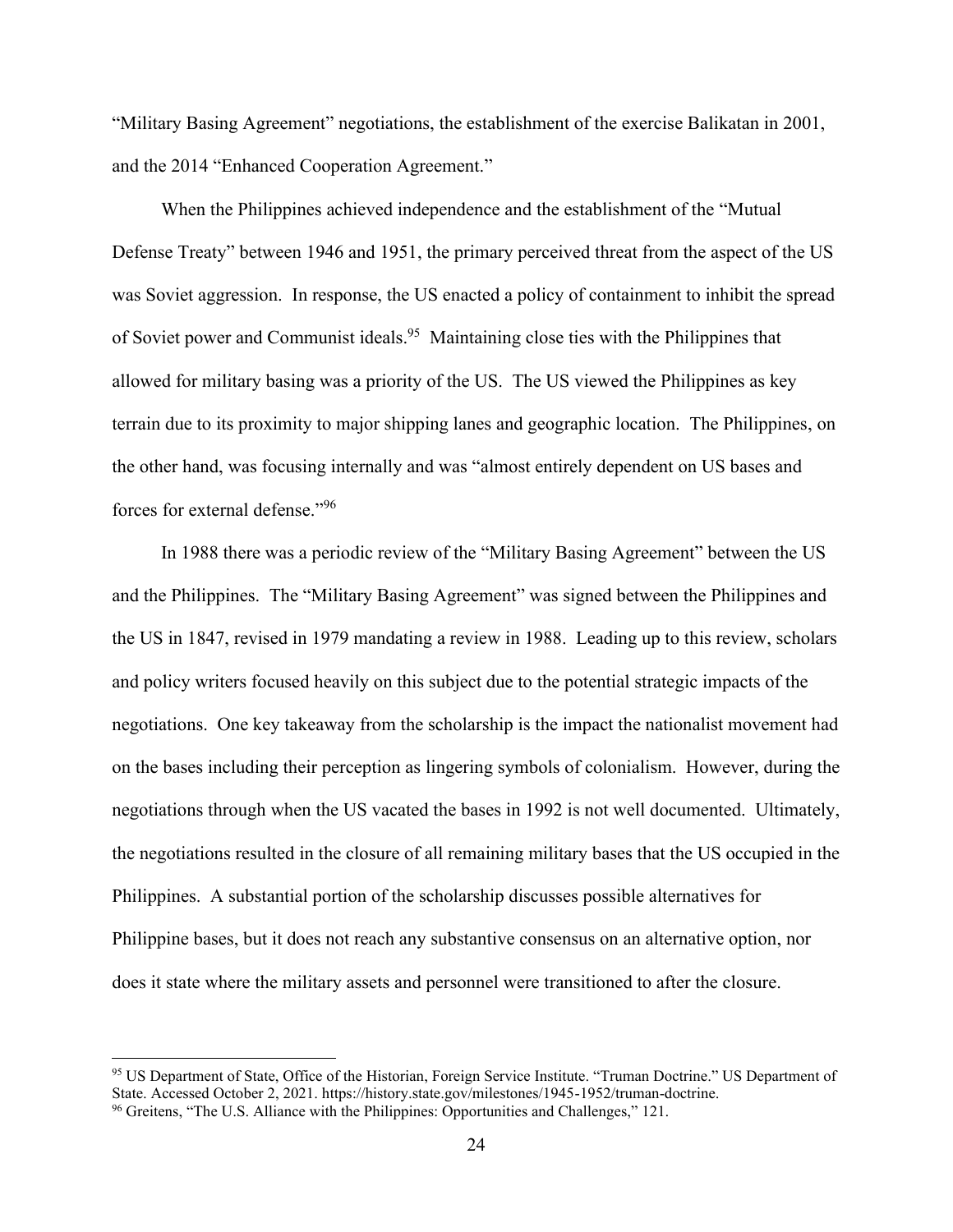During this time both countries were internally focused and had minimal perceived threats. Additionally, diplomatic relations between the US and the Soviet Union were fruitful due to increased dialogue that resulted in the signing of the treaty on the "Elimination of Intermediate-Range and Shorter-Range Missiles." Therefore, the distancing between the US and the Philippines appears appropriate.

In 1981 the US and the Philippines began an annual exercise named Balikatan, an enduring and significant symbol of their alliance and relationship. The exercise was halted in 1995, but resumed in 1998 when several agreements were codified that enabled the US military to increase its presence in the country. Bolstering of the exercise came after of the terrorist attacks on the World Trade center and subsequent establishment of the "War on Terrorism." Terrorist organizations became the primary perceived threat. Now the threat was internal to the Philippines. The southern Philippines island of Mindanao was a safe haven for the Abu Sayyaf Group, an al Qaeda linked terrorist organization with ties to the World Trade Center attack. Balikatan focused on bilateral operations targeting the Abu Sayyaf Group. The 2002 iteration of the exercise received the preponderance of scholarly focus. The perception was that the US was exploiting the relationship with the Philippines in order to pursue its own agenda when, in fact, the US was assisting the Philippines in handling a mutual threat that was geographically located within the Philippines.

Scholars and policy makers became critical of US involvement in the Philippines in the late 2000s to early 2010s, arguing the US was prone to strong arm its weaker allied partner into agreements that were more beneficial to the US including the perpetuation of democracy in the region even at the expense of the Philippines. These actions were portrayed as having benefit the

25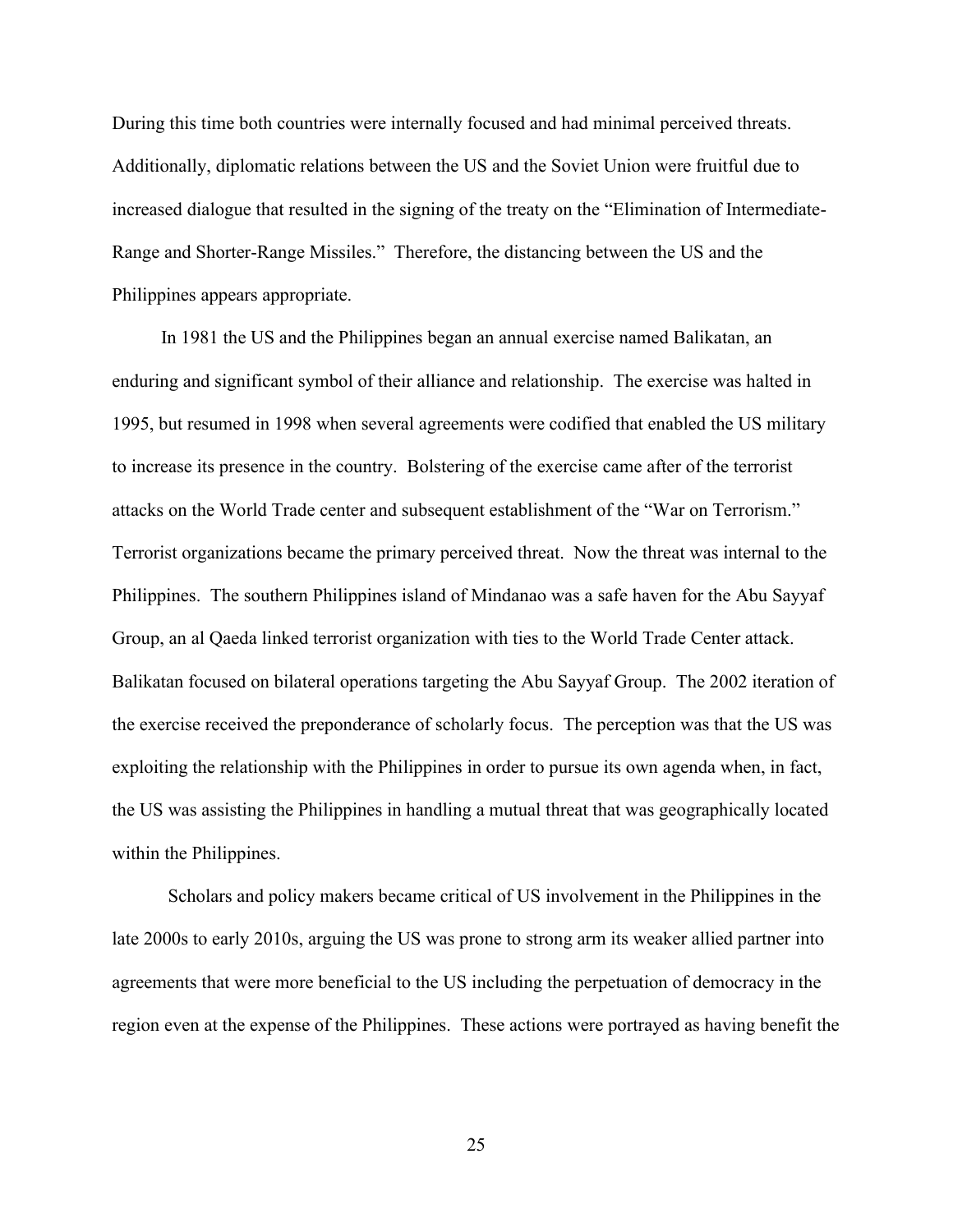Philippines when they were in response to increased aggression from China with the ultimate goal to hedge against China.

In 2014 the US and the Philippines signed the "Enhanced Defense Cooperation Agreement" during a time of multiple perceived threats. The Global War on Terrorism was still active, while Russia and China were growing more aggressive. Reaffirming alliances in key strategic points around the world was a major priority of the US.

When the US and Philippines grew closer during the signing of the "Mutual Defense Treaty" in 1951, as well as during the reestablishment of the Balikatan exercise, and when the "Enhanced Defense Cooperation Agreement" was signed in 2014, the two counties were encountering significant threats. When the 1988 review of the "Military Basing Agreement" resulted in the closure of remaining US inhabited bases, perceived threats of the two countries were low.

This study uncovered a trend that was consistent throughout four distinct periods that were examined of the shared US-Philippine history. The relationship between the US and the Philippines has historically been impacted by perceived threats. During the course of this study there were no changes in the perception of external threats that did not result in a change of the alliance. This is an indication that the US-Philippines relationship is healthy and able to withstand changes in global posture over time. The Filipino perspective needs to be expanded upon and thoroughly integrated into the US scholarship to achieve a more holistic understanding of the issues surrounding the US bases in the Philippines.

Further examination of this topic is necessary in order to carry these findings over to the greater US-Philippines history and make a broader assumption covering the span of the US-Philippines alliance. In order to assess if this trend is pervasive throughout the history of the

26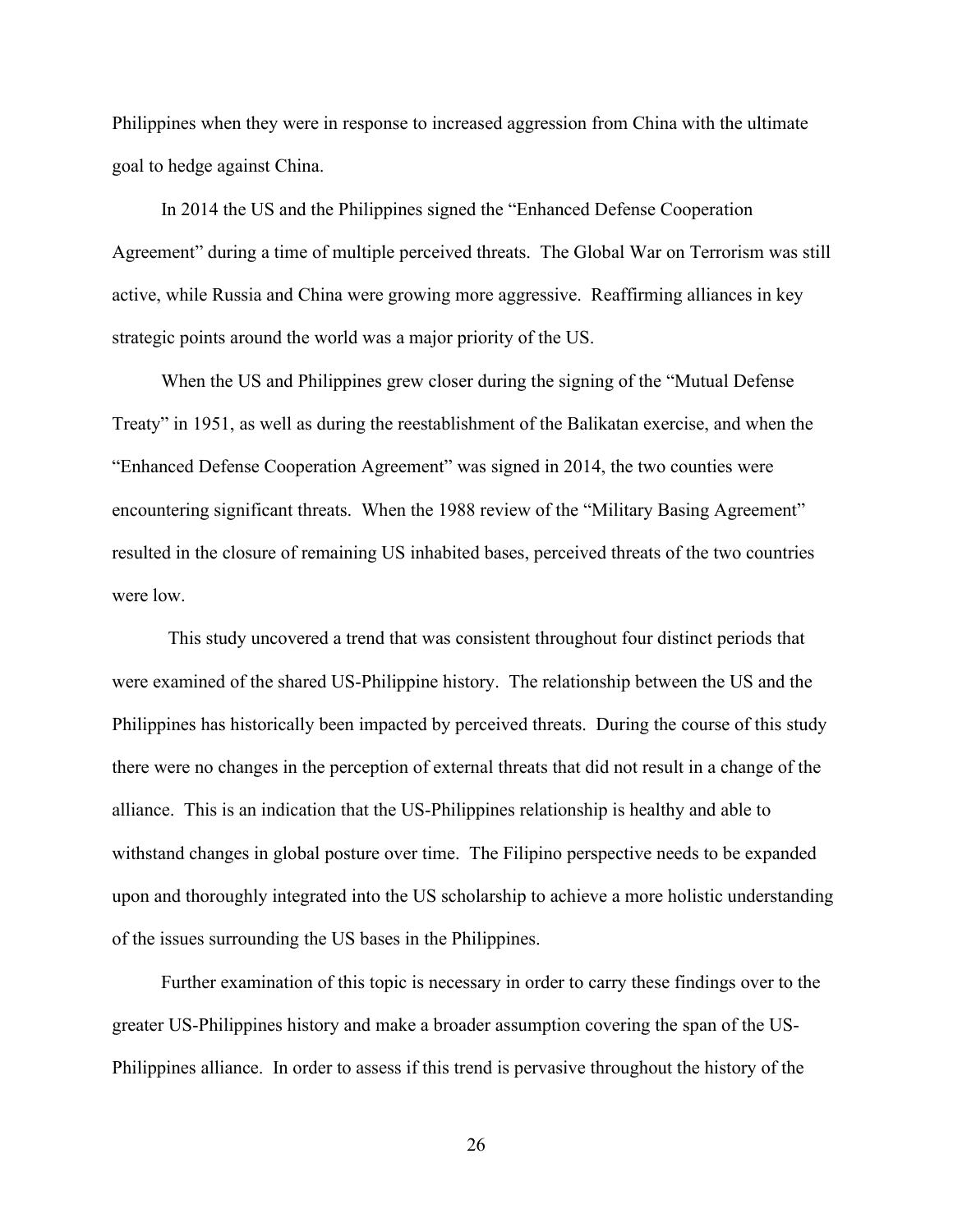relationship, a wider study examining the circumstances and perceived threats that preceded all codified agreements is necessary. Each change in alliance posture between the US and the Philippines should be examined to determine if it benefited one party more than the other along with any potential motivations for the change that were not in direct response to a perceived threat. Furthermore, changes in perceived threat that did not result in a change in alliance posture could be telling of the relationship. Finally, this trend can be studied in relation to other alliances involving the US and other countries.

#### **Conclusion**

Alliances are a key aspect of the international system that help bring about stability. They are a staple of the "balance of power" theory that dominates International Relations realist debate. The US and the Philippines share a turbulent history. The alliance has survived multiple changes and remains an example of how shared perceived threats can be countered collectively.

This research study embarked to discern how perceived external threats affected the relationship between the US and the Philippines between 1946 and 2014. Over the course of this study the perceived external threat changed. In the time period immediately after the Philippines achieved independence in the aftermath of WWII, the Soviet Union and socialist ideals were the perceived threat encountered by both countries drawing the two into a jointly beneficial "Mutual Defense Treaty." Nevertheless, several years later when the "Military Basing Agreement" was to be renewed in 1988 US-Soviet relations were improving, decreasing the Soviet Union as a threat causing the cession of the "Military Basing Agreement." After the 2001 attacks in New York and Washington, transnational terrorists became the primary perceived threat to both countries. This resulted in bolstered relations as demonstrated by the emphasis on the Balikatan exercise. In 2014 when multiple perceived threats including China, Russia, and transnational

27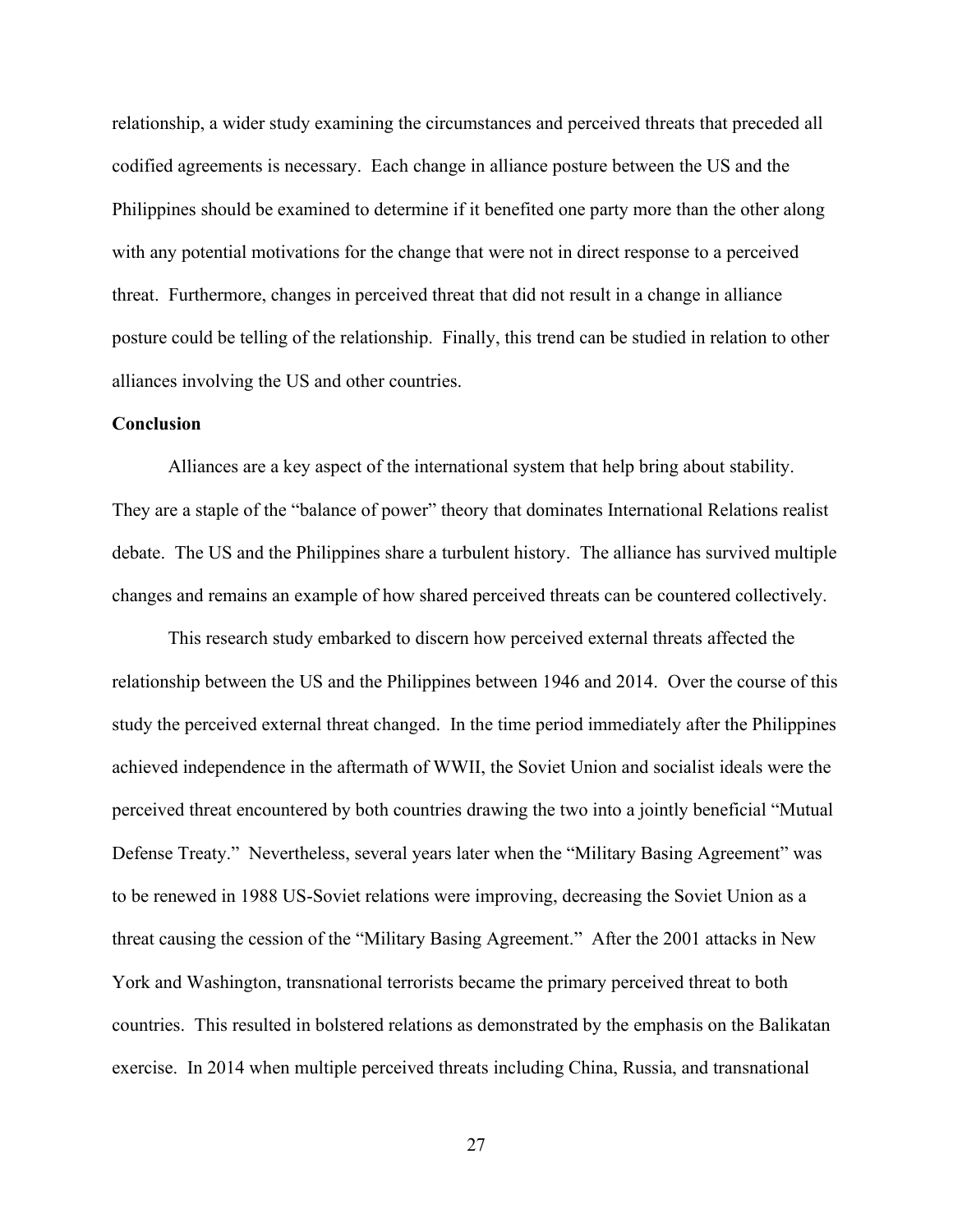terrorists were evident, the US and the Philippines codified the "Enhanced Defense Cooperation Agreement" drawing the two nations together in mutual defense.

Scholars have put forth significant effort documenting the history of the US-Philippines relationship. Yet, there remain areas for further expansion. Systematically the Filipino perspective is underrepresented within the US scholarship. This is especially evident when examining what US scholars account for as perceived the external threats to the Philippines. During the negotiations leading up to policy changes the two areas that dominated the presented Filipino perspective are legacy colonist perceptions and nationalism. US scholars portray the Philippines as being solely internally focused which warrants further exploration. Even though the militaries of the US and the Philippines share a close relationship, the documentation of bilateral exercises, particularly including the annual exercise Balikatan, lacks a comprehensive history. If these areas were explored more exhaustively, the assertions this research study made of the impacts of the perceived external threats on the US-Philippines relationship between 1946 and 2014 could be applied to the total history of the affiliation between the two countries.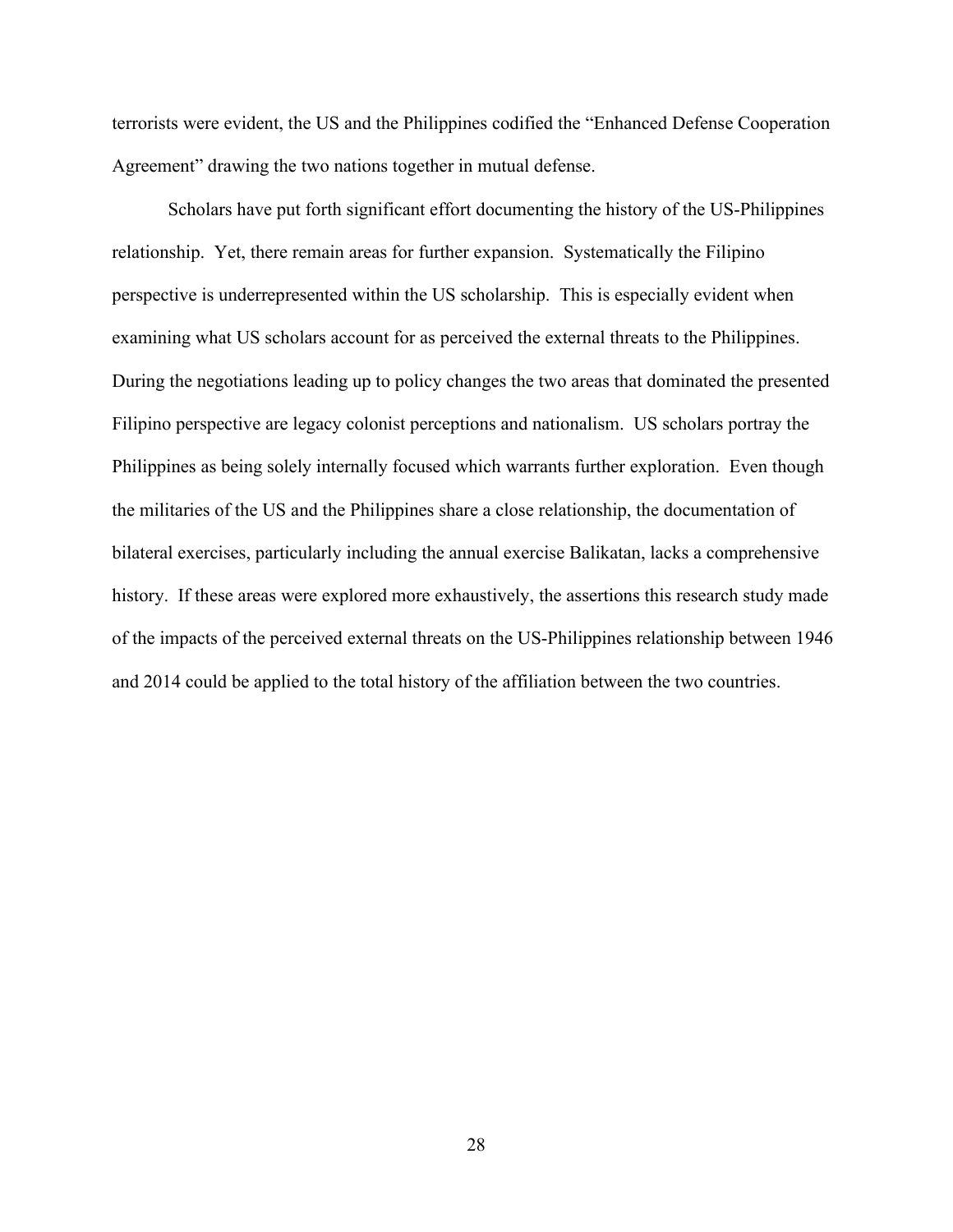# Bibliography

- "Agreement between the Government of the Republic of the Philippines and the Government of the Unites States of America on Enhanced Defense Cooperation." Signed at Quezon City on April 28, 2014.
- "Agreement Concerning Military Bases" Signed at Manilla on March 14, 1947. https://digitalcommons.usnwc.edu/cgi/viewcontent.cgi?article=2158&context=ils
- Banlaoi, Rommel C. 2002. "The Role of Philippine--American Relations in the Global Campaign Against Terrorism: Implications for Regional Security." Contemporary Southeast Asia: A Journal of International & Strategic Affairs 24 (2): 294. doi:10.1355/CS24-2E.
- Berry, William E. *US Bases in the Philippines: The Evolution of the Special Relationship*. Boulder, CO: Westview Press, 1989.
- George W. Bush., "War Against Terrorism" Speech, Washington, DC, October 11, 2001, CNN, http://www.cnn.com/2001/US/10/11/gen.bush.transcript/.
- Colbert, Evelyn S. The United States and the Philippine Bases. Washington, D.C.: Foreign Policy Institute, School of Advanced International Studies, the Johns Hopkins University, 1987.
- "China Island Tracker." Asia Maritime Transparency Initiative, 2021. https://amti.csis.org/island-tracker/china/.
- "Cooperation Agreement Between the United States of America and the Philippines" Signed at Quezon City April 28, 2014. https://www.state.gov/wp-content/uploads/2019/02/14-625- Philippines-Defense-Cooperation.pdf
- Corning, Gregory P. "The Philippine Bases and U. S. Pacific Strategy." *Pacific Affairs* 63, no. 1 (1990): 6–23. https://doi.org/10.2307/2759811.
- Cottrell, Alvin J., and Thomas H. Moorer. US Overseas Bases: Problems of Projecting American Military Power Abroad. Beverly Hills [Calif.: Published for the Center for Strategic and International Studies, Georgetown University by] Sage Publications, 1977.
- Crisol, Jose M. "Communist Propaganda in the Philippines 1950-1953." *Philippine Studies* 1, no. 3/4 (December 1953): 207–22. https://doi.org/https://www.jstor.org/stable/42719032.
- Cullather, Nick. "The Limits of Multilateralism: Making Policy for the Philippines, 1945-1950." *The International History Review* 13, no. 1 1991: 70–95. http://www.jstor.org/stable/40106323.
- De Castro, Renato Cruz. "Abstract of the Geopolitics of the Philippine-US 2014 EDCA (Enhanced Defense Cooperation Agreement): Projecting American Airpower into the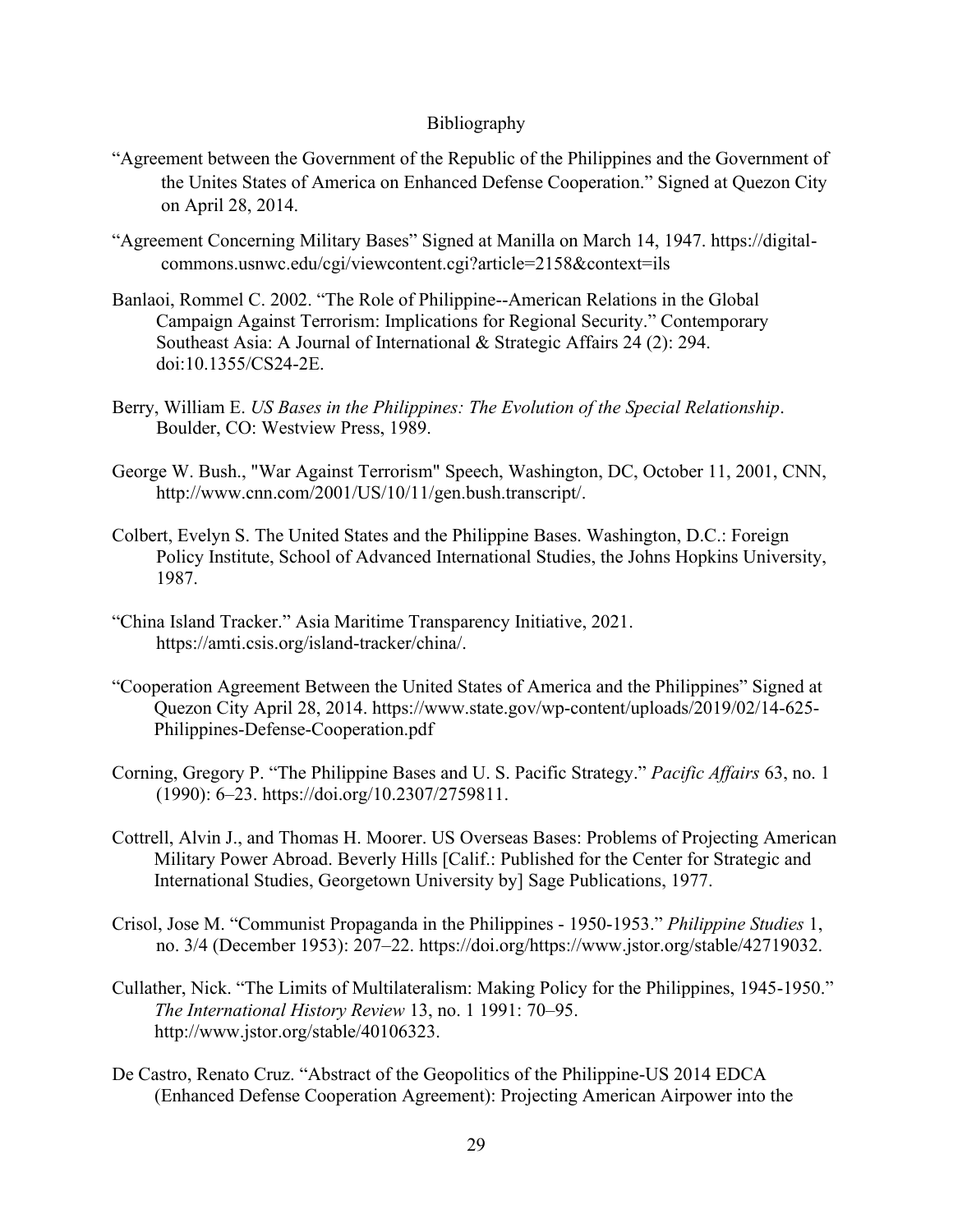Dragon's Lair." The Korean Journal of Defense Analysis 28, no. 4 December 2016: 485– 508.

- De Castro, Renato Cruz. "Congressional Intervention in the Philippine Post-Cold War." *Philippine Political Science Journal*, 2004, 25, no. 48 December 2004: 79–106.
- De Castro, Renato Cruz. "The Revitalized Philippine-U.S. Security Relations: A Ghost from the Cold War or an Alliance for the 21st Century?" *Asian Survey* 43, no. 6 (2003): 971–88. https://doi.org/10.1525/as.2003.43.6.971.
- De Castro, Renato Cruz. "Special Relations and Alliance Politics in Philippine-U.S. Security Relations, 1990-2002." Asian Perspective 27, no. 1 2003: 137–64. http://www.jstor.org/stable/42704400.
- De Castro, Renato Cruz. "The US-Philippine Alliance: An Evolving Hedge against an Emerging China Challenge." Contemporary Southeast Asia 31, no. 3 2009: 399–423. https://doi.org/10.1355/cs31-3b.
- Department of Defense. 2015. The Asia-Pacific Maritime Security Strategy: Achieving U.S. National Security Objectives in a Changing Environment. Retrieved from https://dod.defense.gov/Portals/1/Documents/pubs/NDAA%20A-P\_Maritime\_SecuritY\_Strategy-08142015-1300-FINALFORMAT.PDF
- Dolven, Ben, Lawrence, Susan V., and O'Rourke, Ronald. 2021. *South China Sea Disputes: Background and U.S. Policy* Retrieved from https://sgp.fas.org/crs/row/IF10607.pdf
- "Foreign Military Financing Account Summary." U.S. Department of State. U.S. Department of State, 2017. https://2009-2017.state.gov/t/pm/ppa/sat/c14560.htm.
- Greene, Fred. *The Philippine Bases: Negotiating for the Future: American and Philippine Perspectives*. New York, NY: Council on Foreign Relations, 1988.
- Greitens, Sheena Chestnut. "The U.S. Alliance with the Philippines: Opportunities and Challenges." Essay. In *U.S. Alliances and Partnerships at the Center of Global War*, edited by Ashley J. Tellis, Abraham M. Denmark, and Creg Chaffin, 118–46. Seattle, WA: National Bureau of Asian Research (NBR), 2014.
- "G-7 Leaders Statement." National Archives and Records Administration, March 2, 2014. https://obamawhitehouse.archives.gov/the-press-office/2014/03/02/g-7-leaders-statement.
- Henry, Donald Putnam, Crane, Keith, and Webb, Katharine Watkins, The Philippine Bases: Background for Negotiations: Executive Summary Santa Monica, CA: Rand, 1989.
- Hess, Garry R. The United States Emergence as a Southeast Asian Power, 1940-1950 New York, NY: Columbia University Press, 1987, pg. 249-250.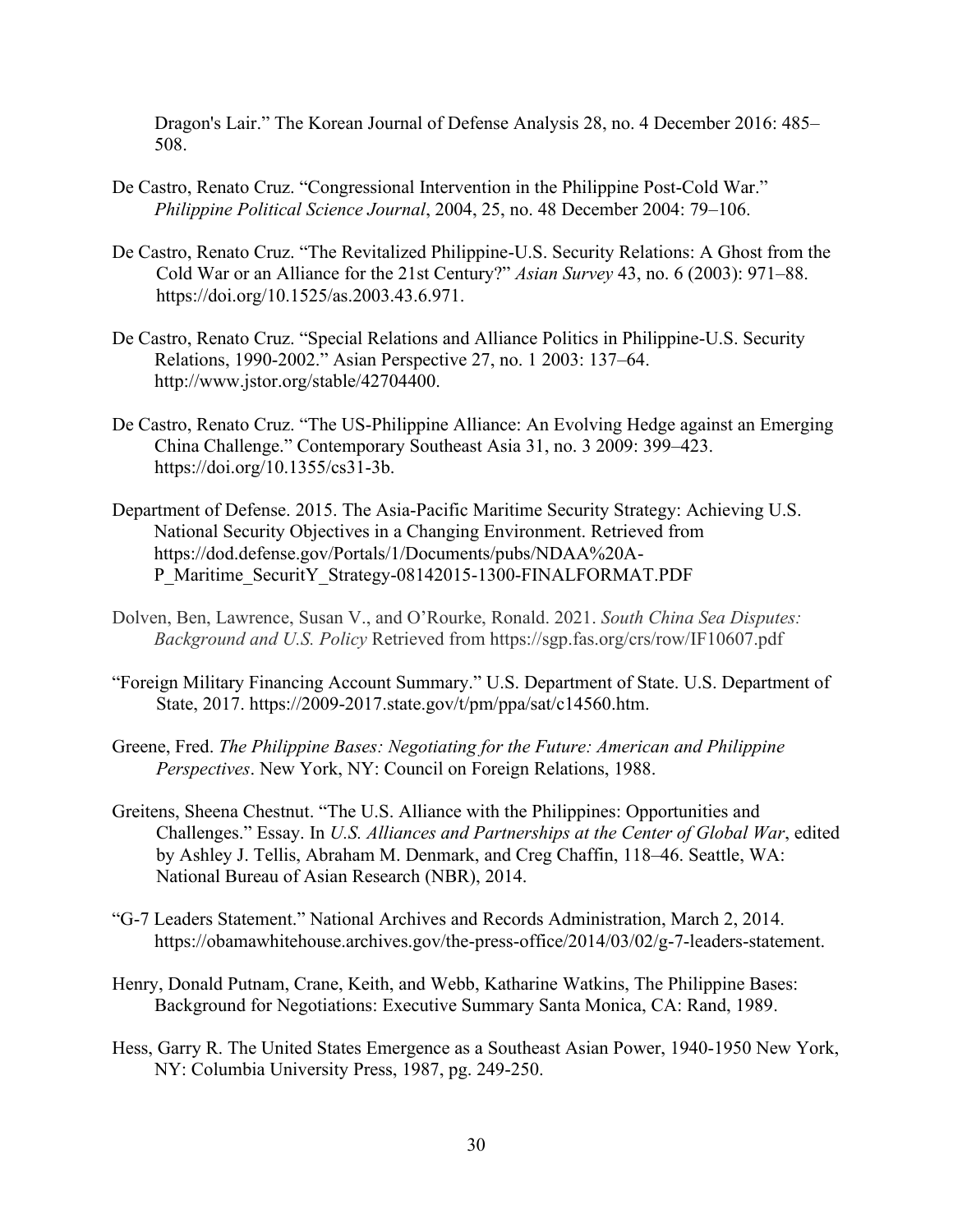- "Joint Statement by the United States and Ukraine." *The White House President Barak Obama*, March 25, 2014. The White House. https://obamawhitehouse.archives.gov/the-pressoffice/2014/03/25/joint-statement-united-states-and-ukraine.
- Karnow, Stanley *In Our Image: America's Empire in the Philippines* New York, NY: Random House, 1989.
- Lawson, Marian L, and Emily M Morgenstern. "Foreign Assistance: An Introduction to U.S. Programs and Policy." *Congressional Research Service*, April 30, 2020. https://crsreports.congress.gov/product/pdf/R/R40213.
- Lee, Stephanie, Alexandria Silver, and Zachary Laub. "The Group of Eight (G8) Industrialized Nations." Council on Foreign Relations. Council on Foreign Relations, March 3, 2014. https://www.cfr.org/backgrounder/group-eight-g8-industrialized-nations.
- Loveday, Douglas F. The Role of U.S. Military Bases in the Philippine Economy Ft. Belvoir, VA: Defense Technical Information Center, 1971, pg. iii.
- Malixi, Margaret "The Philippines," accessed November 8, 2020, https://www.csub.edu/pacificrim/countryprospectus/history.htm.
- Mangahas, Mahar. "The Philippine Social Climate." Philippine Studies 44, no. 2 (1996): 270–79. http://www.jstor.org/stable/42634989.
- McDevitt, M. (2014). The South China Sea: Assessing U.S. Policy and Options for the Future (IOP-2014-U-009109)
- Mediansky, F.A. "The US Military Facilities in the Philippines." Contemporary Southeast Asia 8, no. 4 1987: 308–19. http://www.jstor.org/stable/25797917.
- Merrill, Dennis. "Shaping Third World Development: U.S. Foreign Aid and Supervision in the Philippines, 1948-1953." *Journal of American-East Asian Relations* 2, no. 2 (1993): 137– 59. https://doi.org/10.1163/187656193x00022.
- Morada, Noel M. "Philippine–American Security Relations After 11 September: Exploring the Mutuality of Interests in the Fight Against International Terrorism." Southeast Asian Affairs, 2003, 228–38. http://www.jstor.org/stable/27913236.
- Morgenthau, Hans J., and Thompson, Kenneth W., Politics among Nations: The Struggle for Power and Peace New York, NY: Knopf, 1985, pg. 201.
- "Mutual Defense Treaty Between the United States and the Republic of the Philippines." Signed August 30, 1951. https://avalon.law.yale.edu/20th\_century/phil001.asp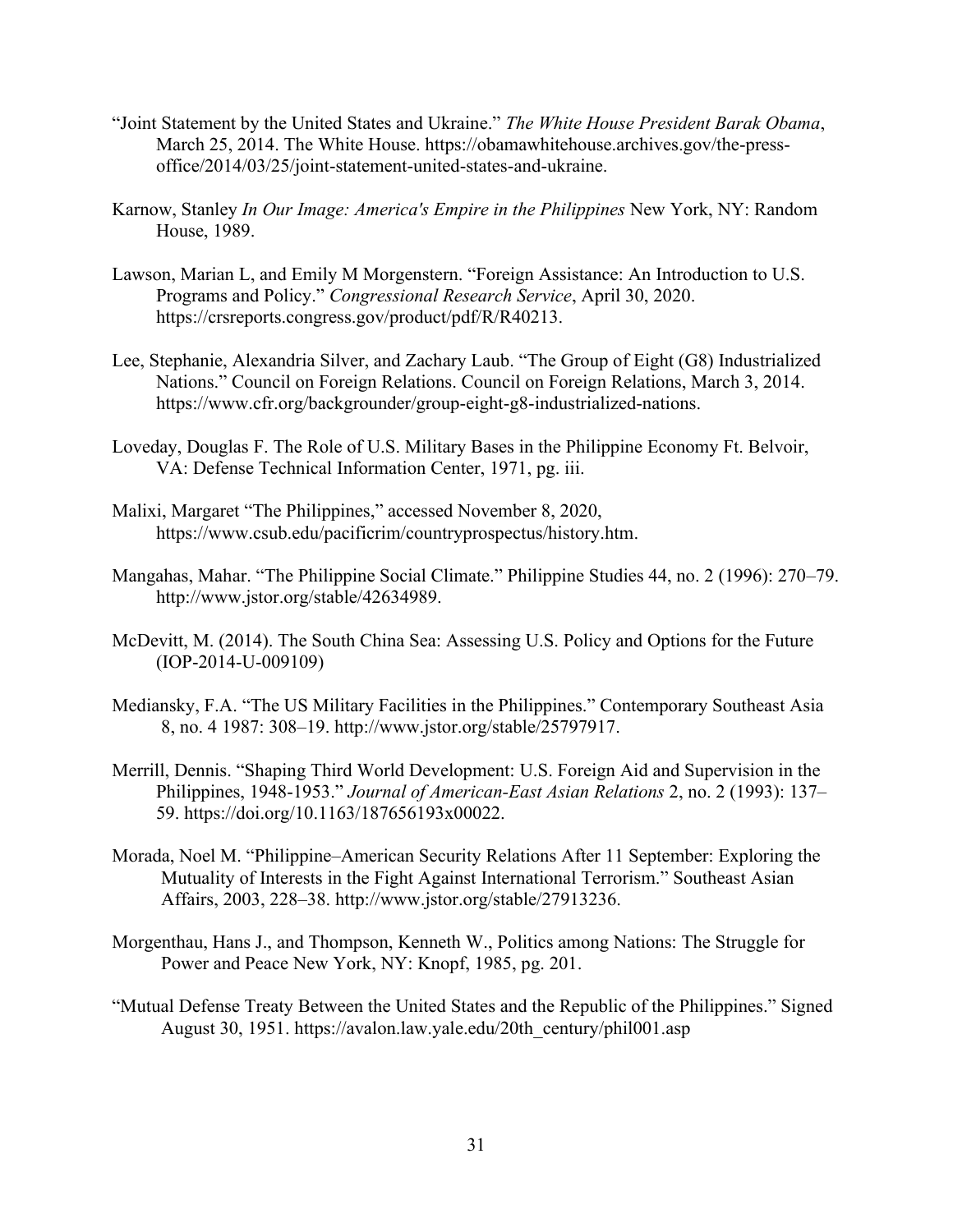- Park, Jae Jeok. "The Persistence of the US-Led Alliances in the Asia-Pacific: An Order Insurance Explanation." *International Relations of the Asia-Pacific* 13, no. 3 (2013): 337– 68. https://doi.org/10.1093/irap/lct010.
- Pike, John "Exercise Balikatan," Exercise Balikatan, 2000, https://www.globalsecurity.org/military/ops/balikatan.htm.
- Radics, George Baylon. "Terrorism in Southeast Asia: Balikatan Exercises in the Philippines as the US 'War against Terrorism'." Stanford Journal of East Asian Affairs 4, no. 2 (2004): 115–27. https://profile.nus.edu.sg/fass/socrgb/seasia1.pdf.
- "Status of Forces Agreement Between the United States of America and the Philippines." Signed at Manila October 9, 1998. https://2009-2017.state.gov/documents/organization/107852.pdf
- Simbulan, Roland G. "The Pentagon's Secret War and Facilities in the Philippines." Peace Review 22, no. 2 (April 2010): 150–57. doi:10.1080/10402651003751404.
- Taccad, Serapio P. "Philippine American Relations and the U.S. Bases: A Filipino Perspective." Naval War College Review 30, no. 4 (1978): 67–74. https://www.jstor.org/stable/44643117.
- "The South China Sea Arbitration (the Republic of Philippines V. the People's Republic of China)." Permanent Court of Arbitration. Accessed October 26, 2021. https://pcacpa.org/en/cases/7/.
- "Treaty Between the United States of America and The Union of Soviet Socialist Republics on the Elimination of Their Intermediate-Range and Shorter-Range Missiles." Signed at Washington, D.C. on December 81987. https://2009-2017.state.gov/t/avc/trty/102360.htm
- "Treaty of General Relations and Protocol with the Republic of the Philippines" Signed at Manila on July 4, 1946. https://digitalcommons.usnwc.edu/cgi/viewcontent.cgi?article=2162&context=ils

Truman, Harry S. Speech before 80th Congress. Washington, D.C. 1947

- "Ukraine, Russian Federation, United Kingdom of Great Britain and Northern Ireland and United States of America Memorandum on security assurances in connection with Ukraine's accession to the Treaty on the Non-Proliferation of Nuclear Weapons." Signed at Budapest on December 5, 1994. https://treaties.un.org/doc/Publication/UNTS/Volume%203007/Part/volume-3007-I-52241.pdf
- US Department of State, Office of the Historian, Foreign Service Institute. "Truman Doctrine." US Department of State. Accessed October 2, 2021. https://history.state.gov/milestones/1945-1952/truman-doctrine.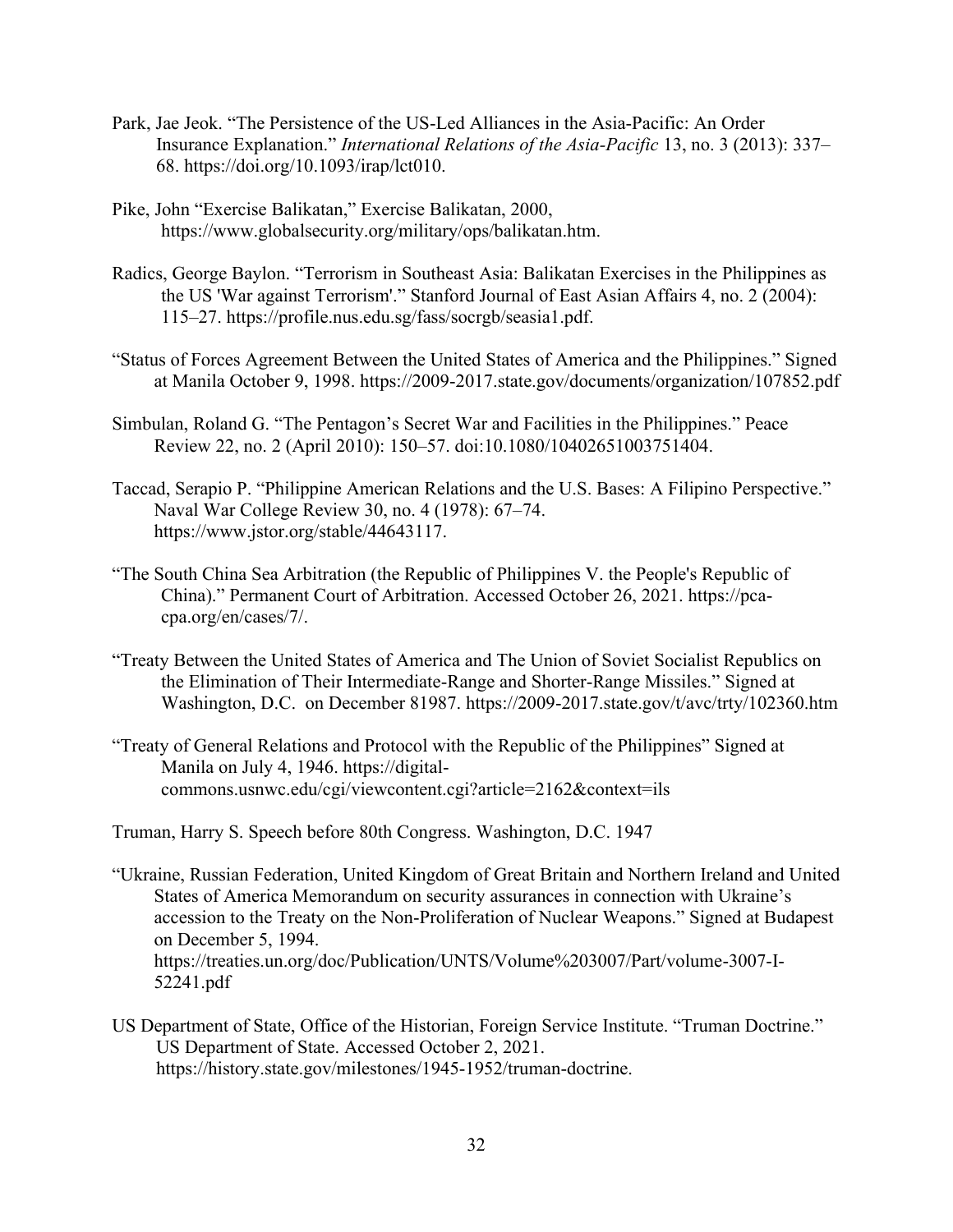US Department of State, Office of the Historian, Foreign Service Institute. "US-Soviet Relations, 1981-1991." US Department of State. Accessed October 2, 2021. https://history.state.gov/milestones/1981-188/US-soviet-relations.

US-Philippine Relationship in the Next Administration and Beyond. CRS,1988. https://congressional-proquestcom.proxy1.library.jhu.edu/congressional/result/congressional/congdocumentview?account id=11752&groupid=102776&parmId=17B2857A95E#100

- Wilfrido V. Villacorta, "Philippines: Nationalism and Regionalism," in Strategic Cultured in the Asia-Pacific Region, ed. Ken Booth and Russell Trood New York: St. Martin's Press Inc., 1999.
- Voigt, Margaret R. Lum, Niksch, Thomas and "The Republic of the Philippines: Background and U.S; Relations," in Republic of the Philippines and U.S. Relations New York, NY: Nova Science Publishers, 2010.